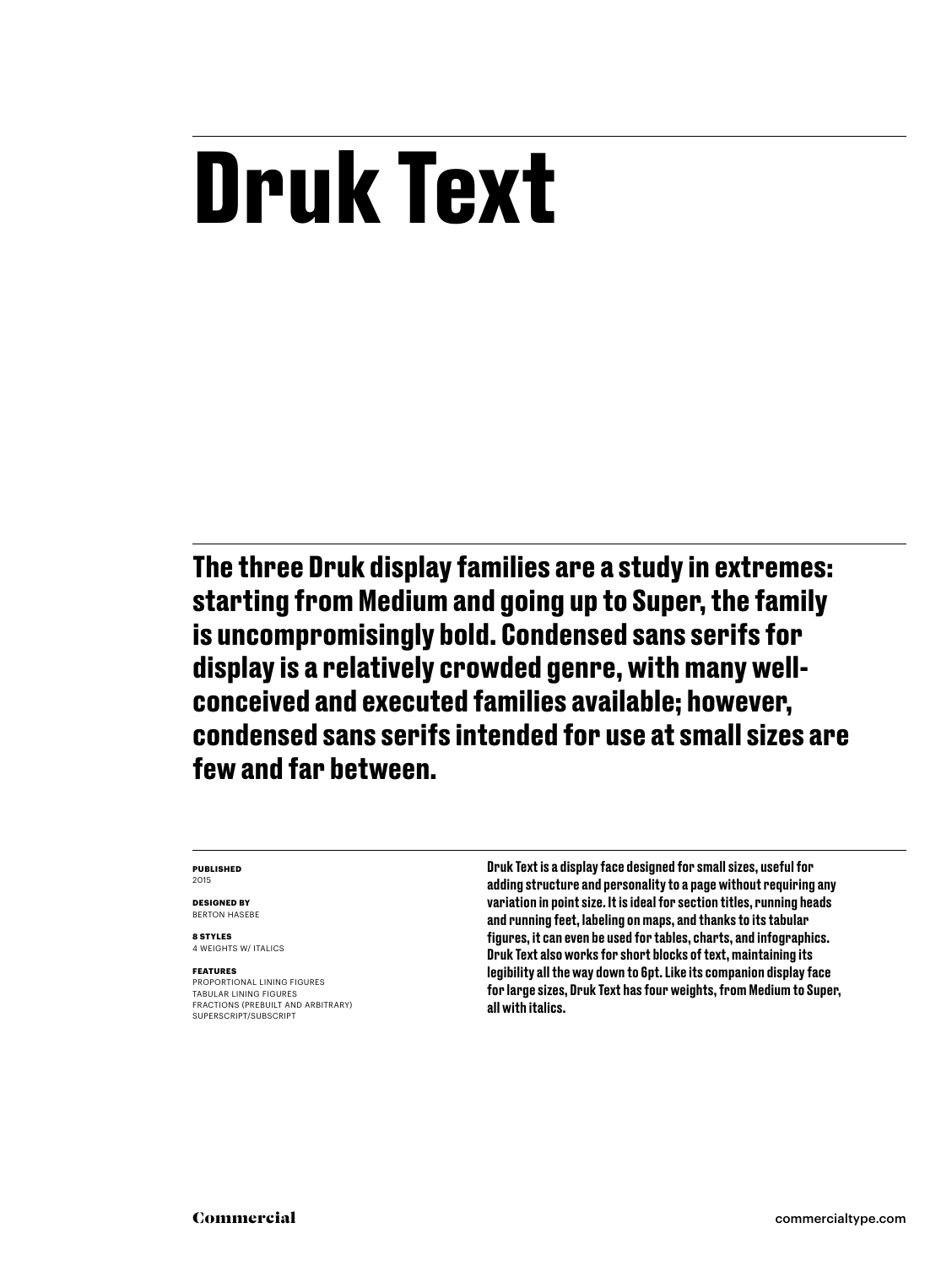Druk Text Medium *Druk Text Medium Italic* **Druk Text Bold** *Druk Text Bold Italic* Druk Text Heavy *Druk Text Heavy Italic* Druk Text Super *Druk Text Super Italic*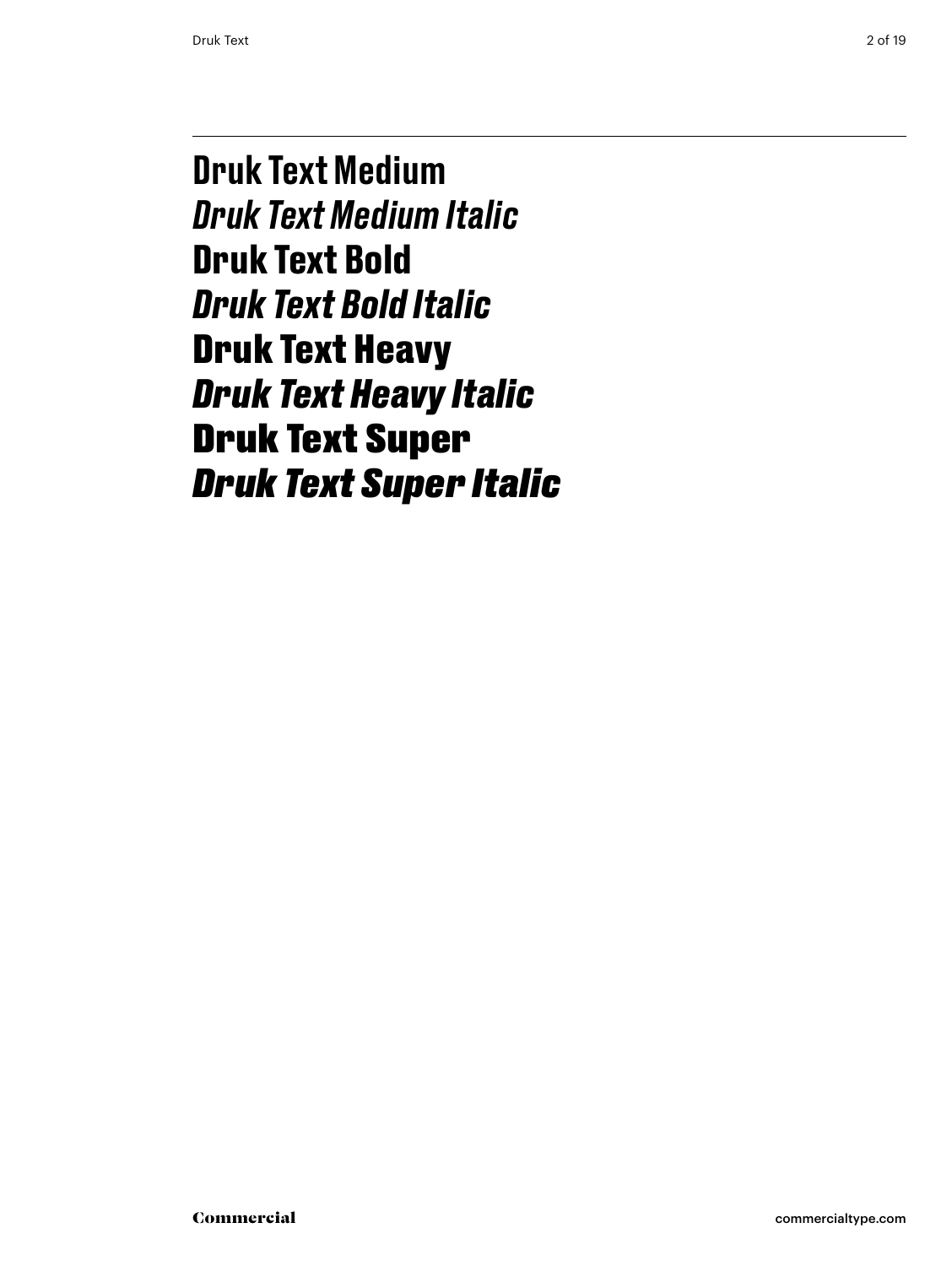| <b>COMPARISON OF DRUK &amp; DRUK TEXT</b> |                                                                                                                                                                                                                                                                                                                     |  |  |  |  |
|-------------------------------------------|---------------------------------------------------------------------------------------------------------------------------------------------------------------------------------------------------------------------------------------------------------------------------------------------------------------------|--|--|--|--|
| DRUK, 12 PT                               | Every introduction to such problems of aesthetics of ten begins by acknowledging claims of all these<br>methods of attack: the General, Philosophical, and Deductive-which start from a total metaphysics<br>as well the the Empirical, or Inductive, which seek to disengage this general principle of beauty from |  |  |  |  |
| DRUK TEXT, 12 PT                          | An implantation of beauty in its place amongst other great concepts<br>as divorced from beauty of objects of aesthetic experience and fact<br>would allow for aesthetics from above and from below-indeed only                                                                                                      |  |  |  |  |
| DRUK, 24 PT                               | This first method of aesthetics par excellence can<br>through this desire of "Architectonic" implements<br>designate a theory of knowledge in which thought                                                                                                                                                         |  |  |  |  |
| DRUK TEXT, 24 PT                          | In cuch coco that fow overanghing                                                                                                                                                                                                                                                                                   |  |  |  |  |

**In such case that few overarching ideas & talks in Kant's generalized outlook were all the whole system**

# **Influenced the most Prolific actor**

Though Druk Text has a decidedly condensed proportion, and feels extremely narrow at small sizes, the family is much wider and sets much looser than Druk. In addition to the change in proportion and tracking, terminals on characters like a, e, and s have been opened up to maintain legibility at small sizes, and small details and punctuation have been exaggerated for clarity.

druk, 60 pt

druk text, 60 pt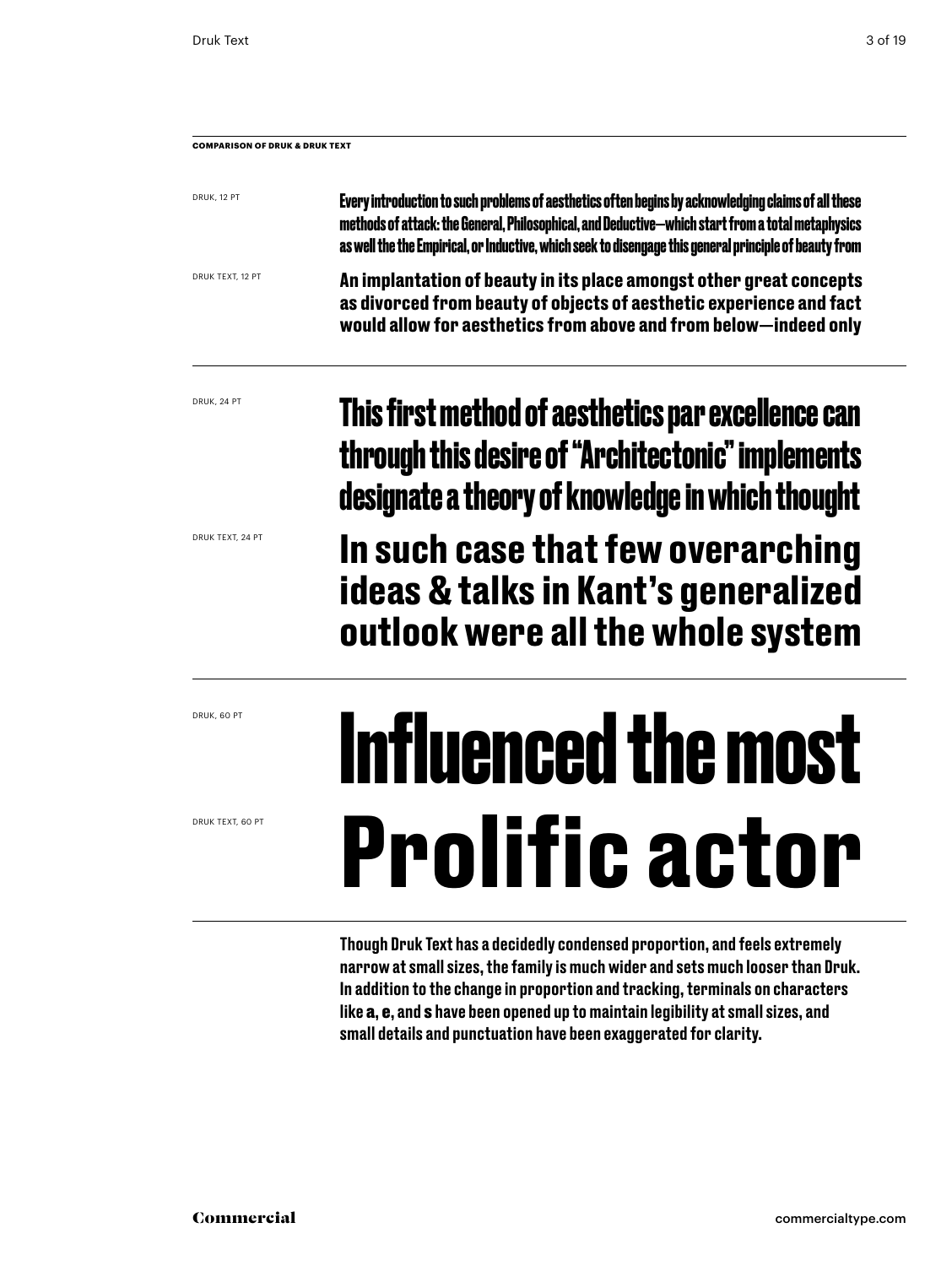Veiðar alveg við ströndina eru mjög mikilvægar fyrir Przy rozmiarze klatki 9 × 11 cm oznacza to w przybliżeniu Afterwards master distillers confirmed specific gravity *overtly alluded to the modernist ideology in late 2001 Célébré comme l'un des peintres figuratifs américains du Lahtisen baritoni on suuri ja vuolas, voimallinen ja herkkä* Druk TEXT medium, medium Italic, 20 PT

**Eind jaren 10 ontwikkelde zich het expressionisme Perpetually renewing such hefty tomes was a luxury Jeho rozloha je 112,91 milionů km2 a asi 2100 let neslo** *El cantidad de los cristales de halogenuro de plata I want my own rhythm and vowels and consonants too Tam olarak Vikinglerden sonra ilk Avrupalı yerleşimin* Druk TEXT bold, bold Italic, 20 PT [alternate j]

In jüngster Zeit beschäftigte sich der Künstler It was a few minutes before 1:00 in early February Nærmeste nabo er Sør-Afrikas sjasjon 1 kilometer *La zona d'origine di questi frutti è il Sud Asiatico Operu so Štefanom Kocánom by bola škoda nezažiť Such a storm surge hadn't been experienced by all*

Druk TEXT heavy, heavy ITALIC, 20 PT [alternate a r]

Inima peștilor este bicamerală fiind compusă The most prolific were Texas Everbearing figs En su catálogo figuran 12 títulos, que incluyen *in the early hours of june 27, two journalists Picked & roasted on enclaves in Southern Peru Il-Kamra tal-Kummerċ qed tissuġġerixxi li jekk*

Druk TEXT super, super italic, 20 PT [alternate E f a]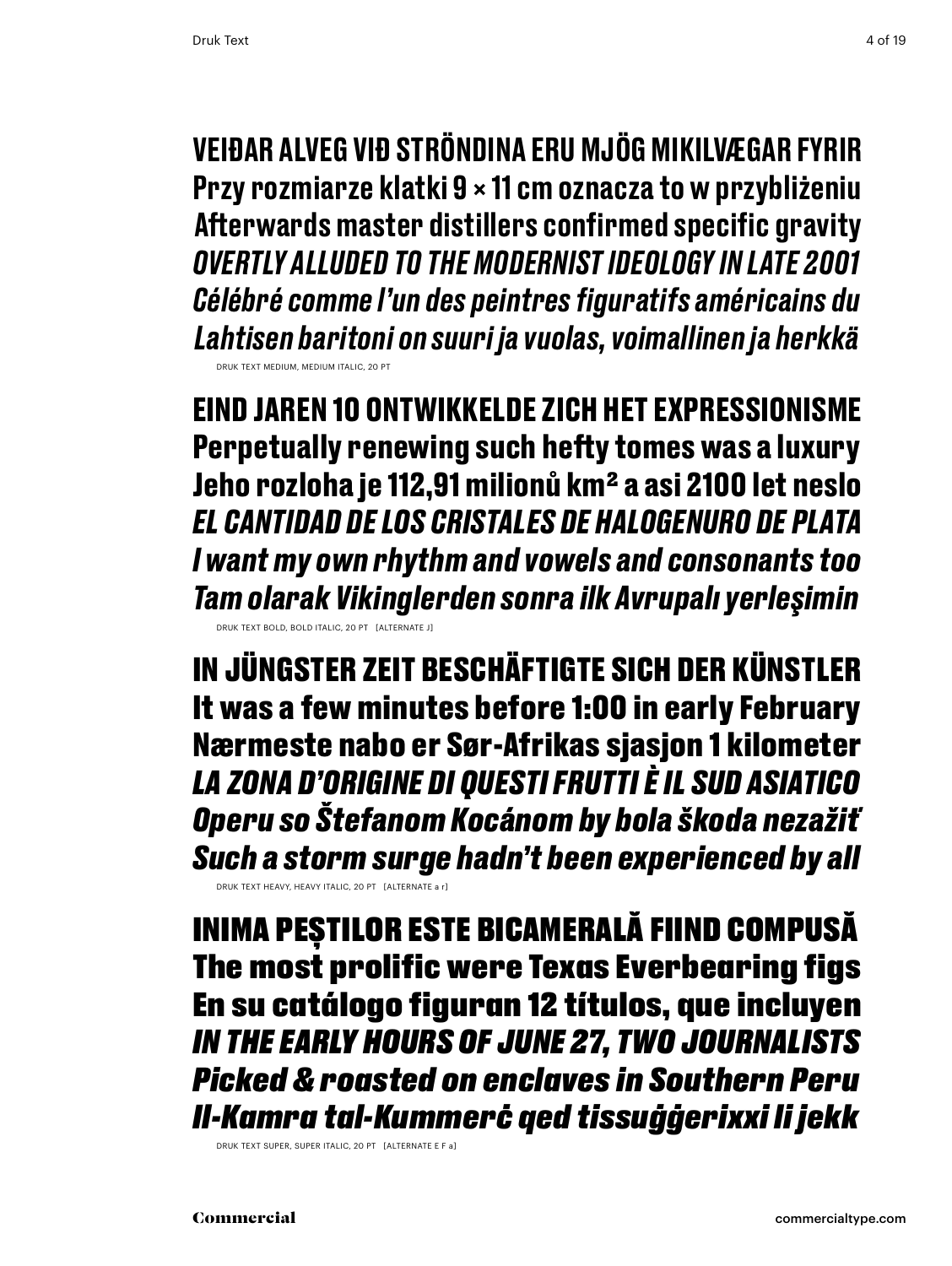Druk Text medium, medium Italic, heavy, 18/21 PT

medium all caps

medium

**HFAVY** 

medium italic

Proportional Lining figures

medium Italic

THE SPANISH WAR, which began in 1739, and the French war which soon followed it occasioned further increase of the debt, which, on the 31st of December 1748, after it had been concluded by the Treaty of Aix-la-Chapelle, amounted to £78,293,313. The most profound peace of the seventeen years of continuance had taken no more than £8,328,354 from it. A war of less than nine years' continuance added £31,338,689 to it (Refer to James Postlethwaite's *History of the Public Revenue*). During the administration of Mr. Pelham, the interest of the public debt was reduced from 4% to 3%; or at least measures were taken for reducing it, from four to three per cent; the sinking fund was increased, and some part of the public debt was paid off. In 1755, before the breaking out of the late war, the funded debt of Great Britain amounted to £72,289,673. On the 5th of January 1763, at the conclusion of the peace, the funded debt amounted to £122,603,336, whereas the unfunded debt has been stated at £13,927,589. But the expense occasioned by the war did not end with the conclusion of the peace, so that though, on the 5th of January 1764, the funded debt was increased (partly by a new loan, and partly by funding a part of the unfunded debt) to £129,586,782, there still remained (according to the very well informed author of *Considerations on the Trade and Finances of Great Britain*) an unfunded debt which was brought to account in that and the following year of £975,017.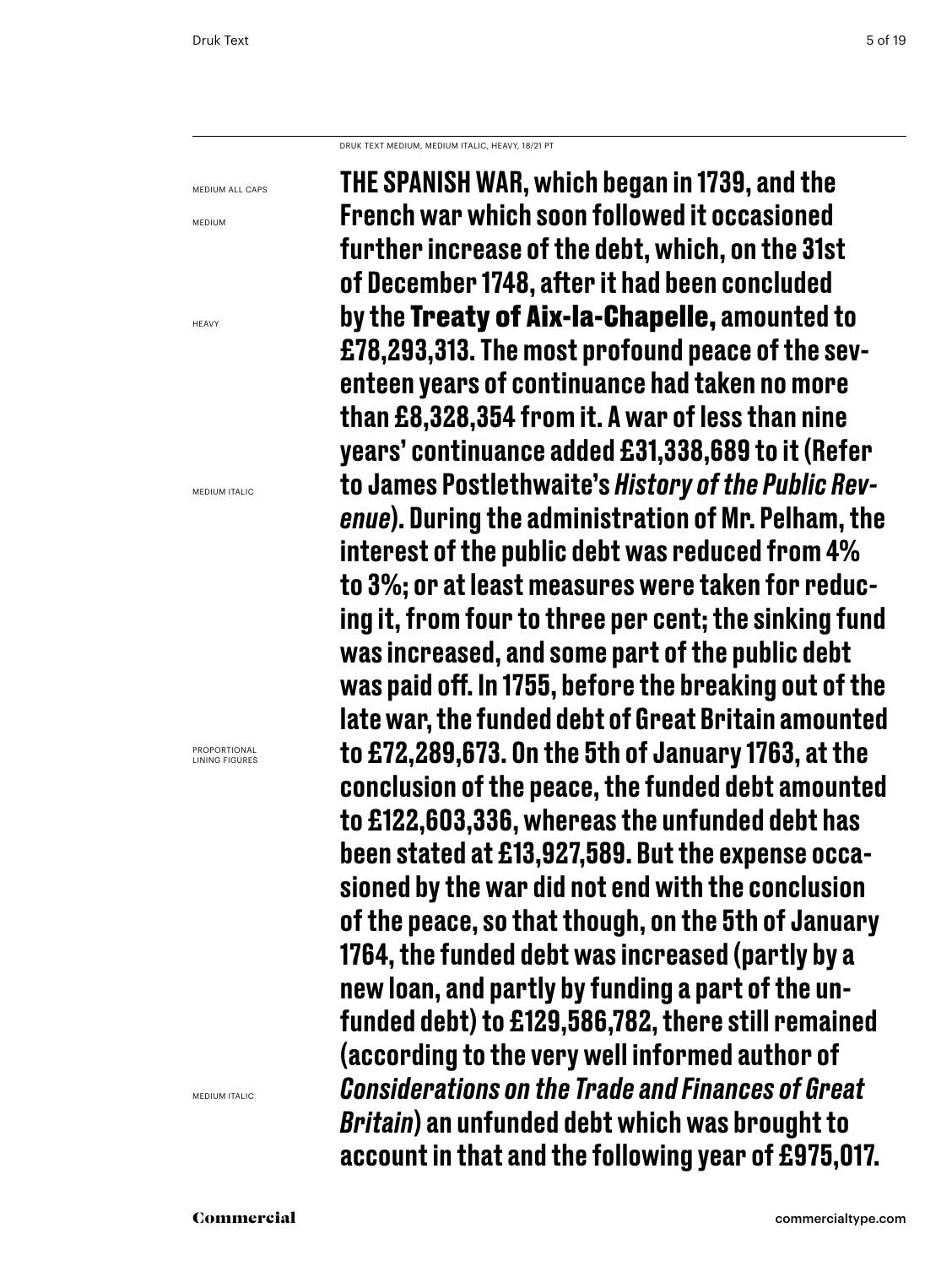Druk Text bold, bold Italic, super, 18/21 PT

bold all caps

bold

super

BOLD ITALIC

Proportional Lining figures

BOLD ITALIC

**The Spanish War, which began in 1739, and the French war which soon followed it occasioned further increase of the debt, which, on the 31st of December 1748, after it had been concluded by the** Treaty of Aix-la-Chapelle, **amounted to £78,293,313. The most profound peace of the seventeen years of continuance had taken no more than £8,328,354 from it. A war of less than nine years' continuance added £31,338,689 to it (Refer to James Postlethwaite's** *History of the Public Revenue***). During the administration of Mr. Pelham, the interest of the public debt was reduced from 4% to 3%; or at least measures were taken for reducing it, from four to three per cent; the sinking fund was increased, and some part of the public debt was paid off. In 1755, before the breaking out of the late war, the funded debt of Great Britain amounted to £72,289,673. On the 5th of January 1763, at the conclusion of the peace, the funded debt amounted to £122,603,336, whereas the unfunded debt has been stated at £13,927,589. But the expense occasioned by the war did not end with the conclusion of the peace, so that though, on the 5th of January 1764, the funded debt was increased (partly by a new loan, and partly by funding a part of the unfunded debt) to £129,586,782, there still remained (according to the very well informed author of** *Considerations on the Trade and Finances of Great Britain***) an**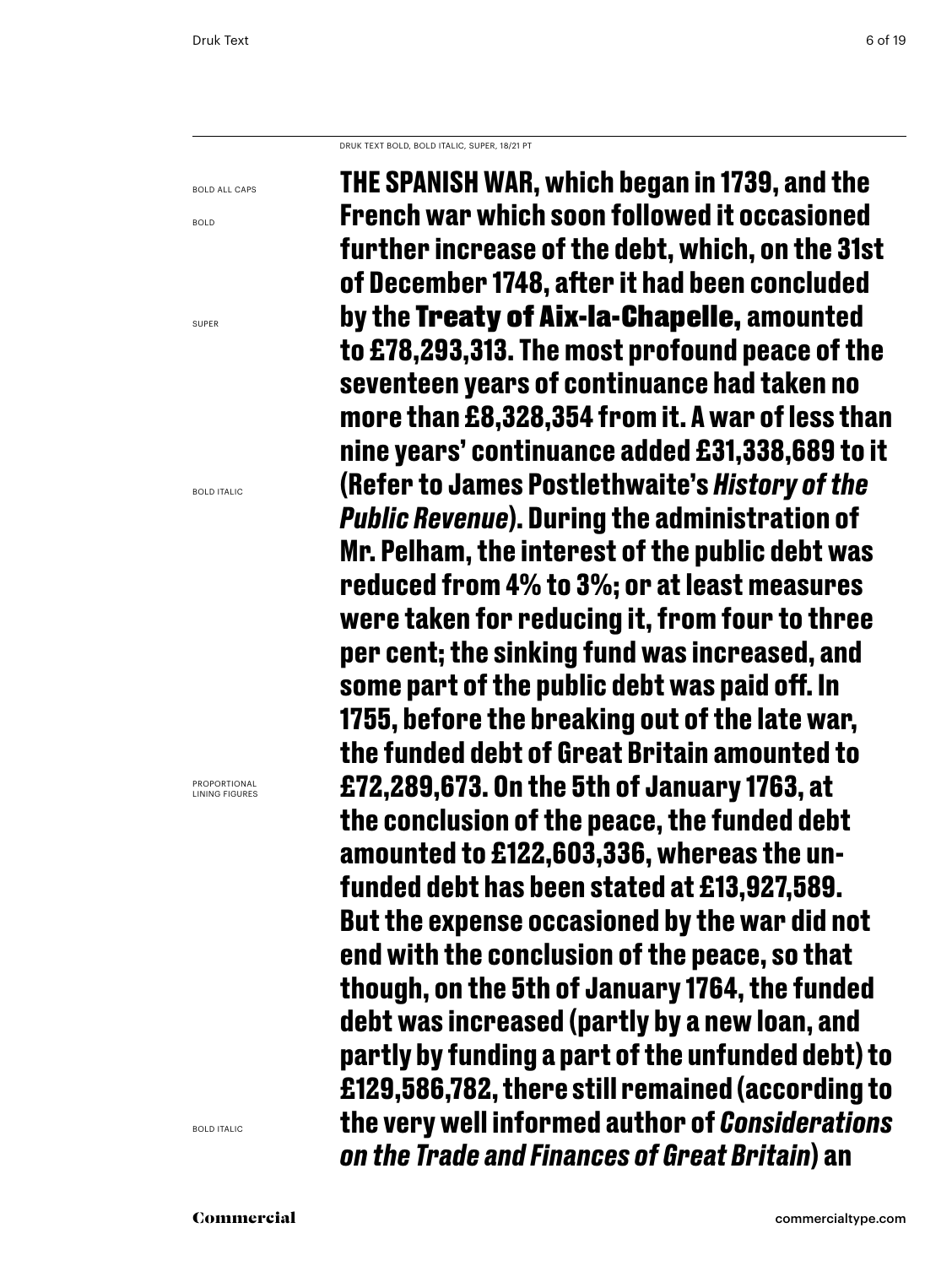DRUK TEXT MEDIUM, MEDIUM ITALIC, HEAVY, 12/14 PT DRUK TEXT BOLD, BOLD ITALIC, SUPER, 12/14 PT

# The Psychology of Beauty

Every introduction to the problems of aesthetics begins by acknowledging the existence and claims of two methods of attack the *general, philosophical, deductive,* which starts from a complete metaphysics and installs beauty in its place among the other great concepts; and the *empirical,* or *inductive,* which seeks to disengage a general principle of beauty from the objects of aesthetic experience and the facts of aesthetic enjoyment: a prime example of Fechner's "aesthetics from above and from below."

# Methodologies

The first was the method of aesthetics par excellence. It was indeed only through the desire of an eighteenth-century philosopher, Baumgarten, to round out his "architectonic" of metaphysics that the science received its name, as designating the theory of knowledge in the form of feeling, parallel to that of "clear," logical thought. Kant, Schelling, and Hegel, again, made use of the concept of *the Beautiful* as a kind of keystone or cornice for their respective philosophical edifices. Aesthetics, then, came into being as the philosophy of the Beautiful, and it may be asked why this philosophical aesthetics does not suffice—why beauty should need for its understanding also an aesthetics "von unten." The answer is not that no system of philosophy is universally accepted, but that *the general aesthetic theories* have not, as yet at least, succeeded in answering the plain questions of "the plain man" in regard to concrete beauty. Kant, indeed, frankly denied that the explanation of concrete beauty, or "Doctrine of Taste," as he called it, was possible, while the various definers of beauty as "the union

# The Psychology of Beauty

**Every introduction to the problems of aesthetics begins by acknowledging the existence and claims of two methods of attack the** *general, philosophical, deductive,* **which starts from a complete metaphysics and installs beauty in its place among the other great concepts; and the** *empirical,* **or** *inductive,* **which seeks to disengage a general principle of beauty from the objects of aesthetic experience and the facts of aesthetic enjoyment: a prime example of Fechner's "aesthetics from above and from below."** 

# **Methodologies**

**The first was the method of aesthetics par excellence. It was indeed only through the desire of an eighteenth-century philosopher, Baumgarten, to round out his "architectonic" of metaphysics that the science received its name, as designating the theory of knowledge in the form of feeling, parallel to that of "clear," logical thought. Kant, Schelling, and Hegel, again, made use of the concept of** *the Beautiful* **as a kind of keystone or cornice for their respective philosophical edifices. Aesthetics, then, came into being as the philosophy of the Beautiful, and it may be asked why this philosophical aesthetics does not suffice—why beauty should need for its understanding also an aesthetics "von unten." The answer is not that no system of philosophy is universally accepted, but that***the general aesthetic theories* **have not, as yet at least, succeeded in answering the plain questions of "the plain man" in regard to concrete beauty. Kant, indeed, frankly denied that the explanation of concrete beauty, or "Doctrine of Taste," as he called it, was possible, while the vari-**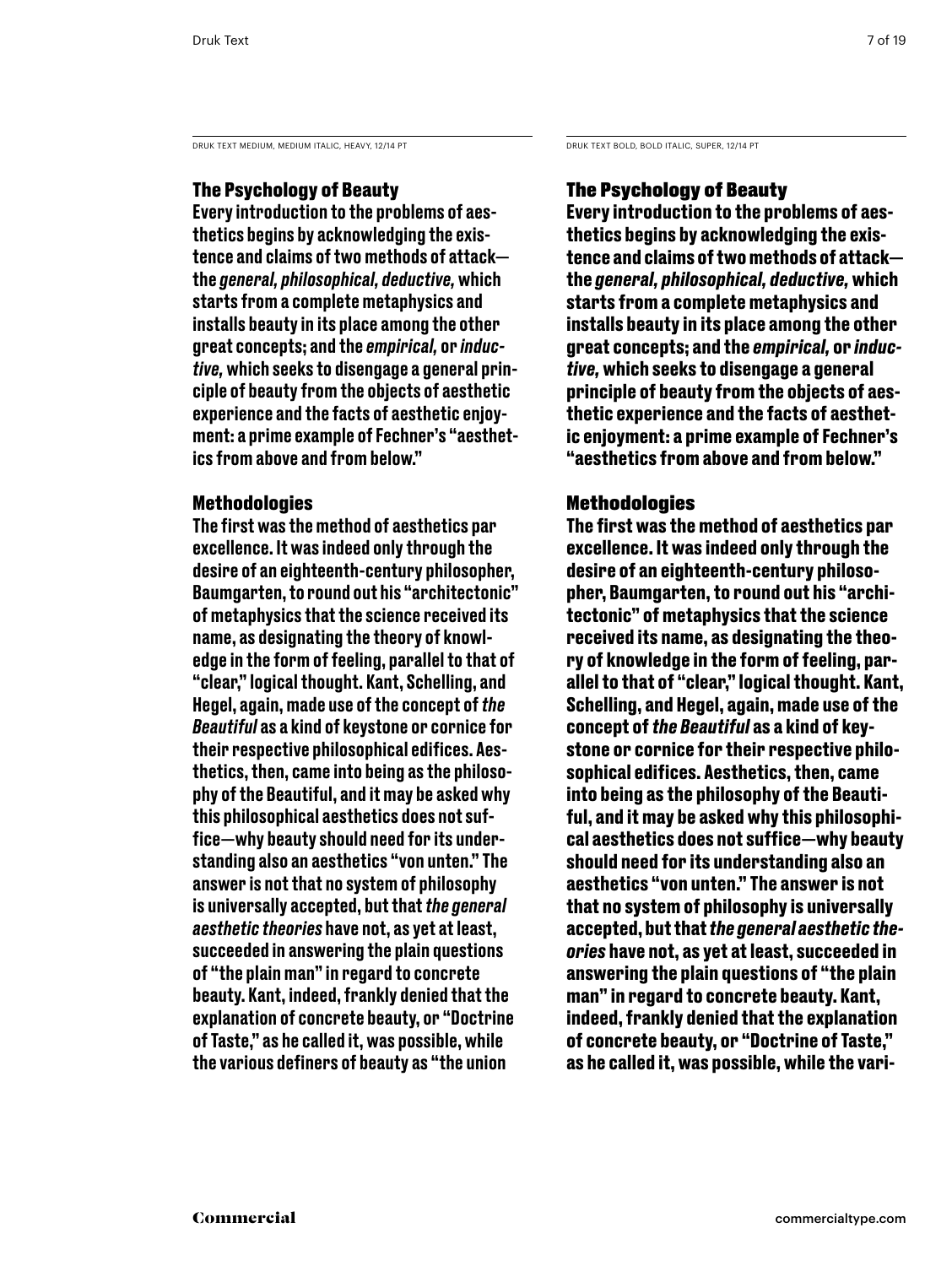DRUK TEXT MEDIUM, MEDIUM ITALIC, HEAVY, 10/12 PT DRUK TEXT BOLD, BOLD ITALIC, SUPER, 10/12 PT

# The Psychology of Beauty

Every introduction to the problems of aesthetics begins by acknowledging the existence and claims of two methods of attack—the *general, philosophical, deductive,* which starts from a complete metaphysics and installs beauty in its place among the other great concepts; and the *empirical,* or *inductive,* which seeks to disengage a general principle of beauty from the objects of aesthetic experience and the facts of aesthetic enjoyment: a prime example of Fechner's "aesthetics from above and from below."

# Methodologies

The first was the method of aesthetics par excellence. It was indeed only through the desire of an eighteenthcentury philosopher, Baumgarten, to round out his "architectonic" of metaphysics that the science received its name, as designating the theory of knowledge in the form of feeling, parallel to that of "clear," logical thought. Kant, Schelling, and Hegel, again, made use of the concept of *the Beautiful* as a kind of keystone or cornice for their respective philosophical edifices. Aesthetics, then, came into being as the philosophy of the Beautiful, and it may be asked why this philosophical aesthetics does not suffice—why beauty should need for its understanding also an aesthetics "von unten." The answer is not that no system of philosophy is universally accepted, but that *the general aesthetic theories* have not, as yet at least, succeeded in answering the plain questions of "the plain man" in regard to concrete beauty.

# Doctrine of Taste

Kant, indeed, frankly denied that the explanation of concrete beauty, or "Doctrine of Taste," as he called it, was possible, while the various definers of beauty as "the union of the Real and the Ideal"—"the expression of the Ideal to Sense"—have done no more than he. No one of *these* aesthetic systems, in spite of volumes of so-called application of their principles to works of art, has been able to furnish a criterion of beauty. The criticism of the generations is summed up in the mild remark of Fechner, in his "Vorschule der Aesthetik," to the effect that the philosophical path leaves one in conceptions that, by reason of their generality, *do not well fit* the particular cases. And so it was that empirical aesthetics arose, which does not seek to

# The Psychology of Beauty

**Every introduction to the problems of aesthetics begins by acknowledging the existence and claims of two methods of attack—the** *general, philosophical, deductive,* **which starts from a complete metaphysics and installs beauty in its place among the other great concepts; and the** *empirical,* **or** *inductive,* **which seeks to disengage a general principle of beauty from the objects of aesthetic experience and the facts of aesthetic enjoyment: a prime example of Fechner's "aesthetics from above and from below."** 

# Methodologies

**The first was the method of aesthetics par excellence. It was indeed only through the desire of an eighteenth-century philosopher, Baumgarten, to round out his "architectonic" of metaphysics that the science received its name, as designating the theory of knowledge in the form of feeling, parallel to that of "clear," logical thought. Kant, Schelling, and Hegel, again, made use of the concept of** *the Beautiful*  **as a kind of keystone or cornice for their respective philosophical edifices. Aesthetics, then, came into being as the philosophy of the Beautiful, and it may be asked why this philosophical aesthetics does not suffice—why beauty should need for its understanding also an aesthetics "von unten." The answer is not that no system of philosophy is universally accepted, but that** *the general aesthetic theories* **have not, as yet at least, succeeded in answering the plain questions of "the plain man" in regard to concrete beauty.** 

# Doctrine of Taste

**Kant, indeed, frankly denied that the explanation of concrete beauty, or "Doctrine of Taste," as he called it, was possible, while the various definers of beauty as "the union of the Real and the Ideal"—"the expression of the Ideal to Sense"—have done no more than he. No one of** *these* **aesthetic systems, in spite of volumes of so-called application of their principles to works of art, has been able to furnish a criterion of beauty. The criticism of the generations is summed up in the mild remark of Fechner, in his "Vorschule der Aesthetik," to the effect that the philosophical path leaves one in conceptions that, by reason of their generality,** *do not well fit* **the particular cases. And so it was that empirical aesthetics arose, which**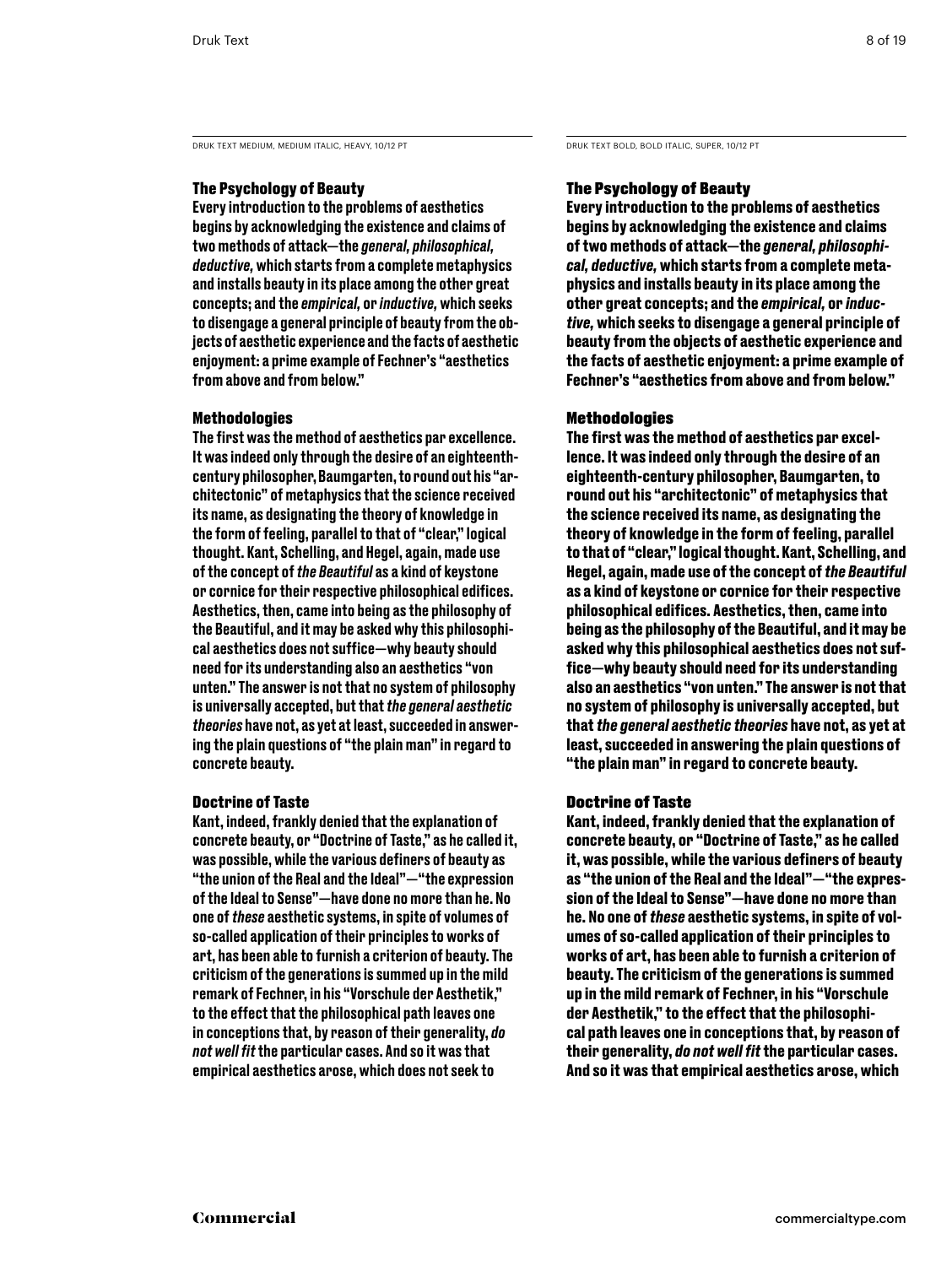DRUK TEXT BOLD, BOLD ITALIC, 10/12 PT [ALTERNATE a r] DRUK TEXT BOLD, BOLD ITALIC, 10/12 PT [ALTERNATE J]

**Justly or not, every introduction to the problems of aesthetics begins by acknowledging the existence and claims of two methods of attack—the** *general, philosophical, deductive,* **which starts from a complete metaphysics and installs beauty in its place among the other great concepts; and the** *empirical,*  **or** *inductive,* **which seeks to disengage a general principle of beauty from the objects of aesthetic experience and the facts of aesthetic enjoyment: a prime example of James Fechner's "aesthetics from above and from below." First was the method of aesthetics par excellence. Every desire of an eighteenth-century philosopher, Baumgarten, to round out his "architectonic" of metaphysics that the science received its name, as designating the theory of knowledge in the form of feeling, parallel to that of "clear," logical thought. Kant, Schelling, and Hegel, again, made use of the concept of** *the Beautiful* **as a kind of keystone or cornice for their respective philosophical edifices. Aesthetics, then, came into being as the philosophy of the Beautiful,** 

Druk Text Bold, Bold italic, 10/12 PT [alternate e f] Druk Text Bold, Bold italic, 10/12 PT [alternate a]

**Justly or not, every introduction to the problems of aesthetics begins by acknowledging the existence and claims of two methods of attack—the** *general, philosophical, deductive,* **which starts from a complete metaphysics and installs beauty in its place among the other great concepts; and the** *empirical,* **or** *inductive,* **which seeks to disengage a general principle of beauty from the objects of aesthetic experience and the facts of aesthetic enjoyment: a prime example of James Fechner's "aesthetics from above and from below." First was the method of aesthetics par excellence. Every desire of an eighteenth-century philosopher, Baumgarten, to round out his "architectonic" of metaphysics that the science received its name, as designating the theory of knowledge in the form of feeling, parallel to that of "clear," logical thought. Kant, Schelling, and Hegel, again, made use of the concept of** *the Beautiful* **as a kind of keystone or cornice for their respective philosophical edifices. Aesthetics, then, came into being as the philosophy** 

**Justly or not, every introduction to the problems of aesthetics begins by acknowledging the existence and claims of two methods of attack—the** *general, philosophical, deductive,* **which starts from a complete metaphysics and installs beauty in its place among the other great concepts; and the** *empirical,* **or** *inductive,* **which seeks to disengage a general principle of beauty from the objects of aesthetic experience and the facts of aesthetic enjoyment: a prime example of James Fechner's "aesthetics from above and from below." First was the method of aesthetics par excellence. Every desire of an eighteenth-century philosopher, Baumgarten, to round out his "architectonic" of metaphysics that the science received its name, as designating the theory of knowledge in the form of feeling, parallel to that of "clear," logical thought. Kant, Schelling, and Hegel, again, made use of the concept of** *the Beautiful* **as a kind of keystone or cornice for their respective philosophical edifices. Aesthetics, then, came into being as the philosophy of the Beautiful,** 

**Justly or not, every introduction to the problems of aesthetics begins by acknowledging the existence and claims of two methods of attack—the** *general, philosophical, deductive,* **which starts from a complete metaphysics and installs beauty in its place among the other great concepts; and the** *empirical,* **or** *inductive,* **which seeks to disengage a general principle of beauty from the objects of aesthetic experience and the facts of aesthetic enjoyment: a prime example of James Fechner's "aesthetics from above and from below." First was the method of aesthetics par excellence. Every desire of an eighteenth-century philosopher, Baumgarten, to round out his "architectonic" of metaphysics that the science received its name, as designating the theory of knowledge in the form of feeling, parallel to that of "clear," logical thought. Kant, Schelling, and Hegel, again, made use of the concept of** *the Beautiful* **as a kind of keystone or cornice for their respective philosophical edifices. Aesthetics, then, came into being as the philosophy**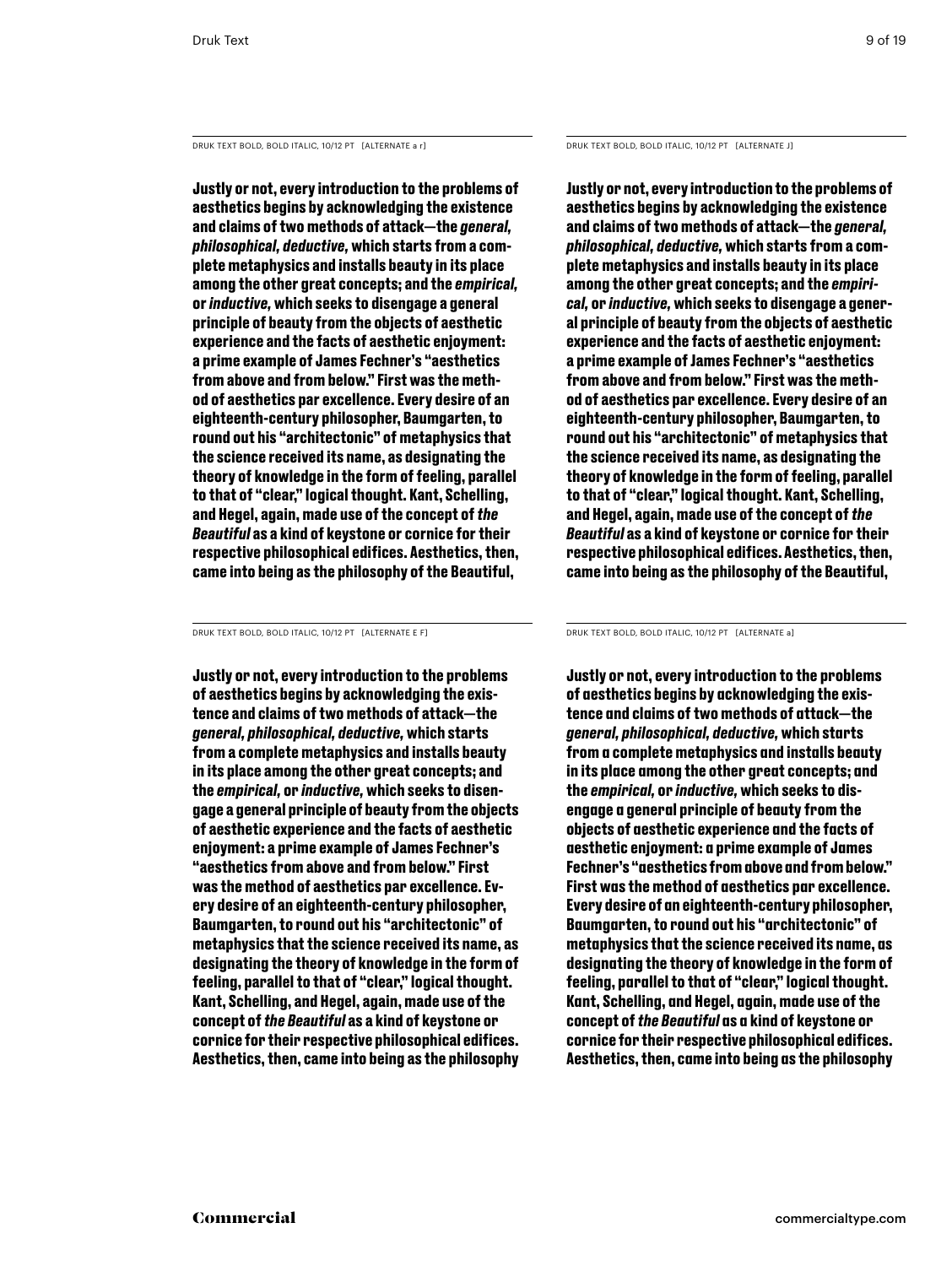DRUK TEXT MEDIUM, MEDIUM ITALIC, HEAVY, 9/11 PT DRUK TEXT BOLD, BOLD ITALIC, SUPER, 9/11 PT

# The Psychology of Beauty

Every introduction to the problems of aesthetics begins by acknowledging the existence and claims of two methods of attack—the *general, philosophical, deductive,*  which starts from a complete metaphysics and installs beauty in its place among the other great concepts; and the *empirical,* or *inductive,* which seeks to disengage a general principle of beauty from the objects of aesthetic experience and the facts of aesthetic enjoyment: a prime example of Fechner's "aesthetics from above and from below."

### Methodologies

The first was the method of aesthetics par excellence. It was indeed only through the desire of an eighteenthcentury philosopher, Baumgarten, to round out his "architectonic" of metaphysics that the science received its name, as designating the theory of knowledge in the form of feeling, parallel to that of "clear," logical thought. Kant, Schelling, and Hegel, again, made use of the concept of *the Beautiful* as a kind of keystone or cornice for their respective philosophical edifices. Aesthetics, then, came into being as the philosophy of the Beautiful, and it may be asked why this philosophical aesthetics does not suffice—why beauty should need for its understanding also an aesthetics "von unten." The answer is not that no system of philosophy is universally accepted, but that *the general aesthetic theories* have not, as yet at least, succeeded in answering the plain questions of "the plain man" in regard to concrete beauty.

### Doctrine of Taste

Kant, indeed, frankly denied that the explanation of concrete beauty, or "Doctrine of Taste," as he called it, was possible, while the various definers of beauty as "the union of the Real and the Ideal"—"the expression of the Ideal to Sense"—have done no more than he. No one of *these* aesthetic systems, in spite of volumes of so-called application of their principles to works of art, has been able to furnish a criterion of beauty. The criticism of the generations is summed up in the mild remark of Fechner, in his "Vorschule der Aesthetik," to the effect that the philosophical path leaves one in conceptions that, by reason of their generality, *do not well fit* the particular cases. And so it was that empirical aesthetics arose, which does not seek to answer those plain questions as to the enjoyment of concrete beauty down to its simplest forms, to which philosophical aesthetics had been inadequate. But it is clear that neither has empirical aesthetics said the last word concerning beauty. Criti-

# The Psychology of Beauty

**Every introduction to the problems of aesthetics begins by acknowledging the existence and claims of two methods of attack—the** *general, philosophical, deductive,* **which starts from a complete metaphysics and installs beauty in its place among the other great concepts; and the** *empirical,* **or** *inductive,* **which seeks to disengage a general principle of beauty from the objects of aesthetic experience and the facts of aesthetic enjoyment: a prime example of Fechner's "aesthetics from above and from below."** 

## Methodologies

**The first was the method of aesthetics par excellence. It was indeed only through the desire of an eighteenthcentury philosopher, Baumgarten, to round out his "architectonic" of metaphysics that the science received its name, as designating the theory of knowledge in the form of feeling, parallel to that of "clear," logical thought. Kant, Schelling, and Hegel, again, made use of the concept of** *the Beautiful* **as a kind of keystone or cornice for their respective philosophical edifices. Aesthetics, then, came into being as the philosophy of the Beautiful, and it may be asked why this philosophical aesthetics does not suffice—why beauty should need for its understanding also an aesthetics "von unten." The answer is not that no system of philosophy is universally accepted, but that** *the general aesthetic theories* **have not, as yet at least, succeeded in answering the plain questions of "the plain man" in regard to concrete beauty.** 

# Doctrine of Taste

**Kant, indeed, frankly denied that the explanation of concrete beauty, or "Doctrine of Taste," as he called it, was possible, while the various definers of beauty as "the union of the Real and the Ideal"—"the expression of the Ideal to Sense"—have done no more than he. No one of** *these* **aesthetic systems, in spite of volumes of so-called application of their principles to works of art, has been able to furnish a criterion of beauty. The criticism of the generations is summed up in the mild remark of Fechner, in his "Vorschule der Aesthetik," to the effect that the philosophical path leaves one in conceptions that, by reason of their generality,** *do not well fit* **the particular cases. And so it was that empirical aesthetics arose, which does not seek to answer those plain questions as to the enjoyment of concrete beauty down to its simplest forms, to which philosophical aesthetics had been inadequate. But it is clear that neither has empirical aesthetics said the**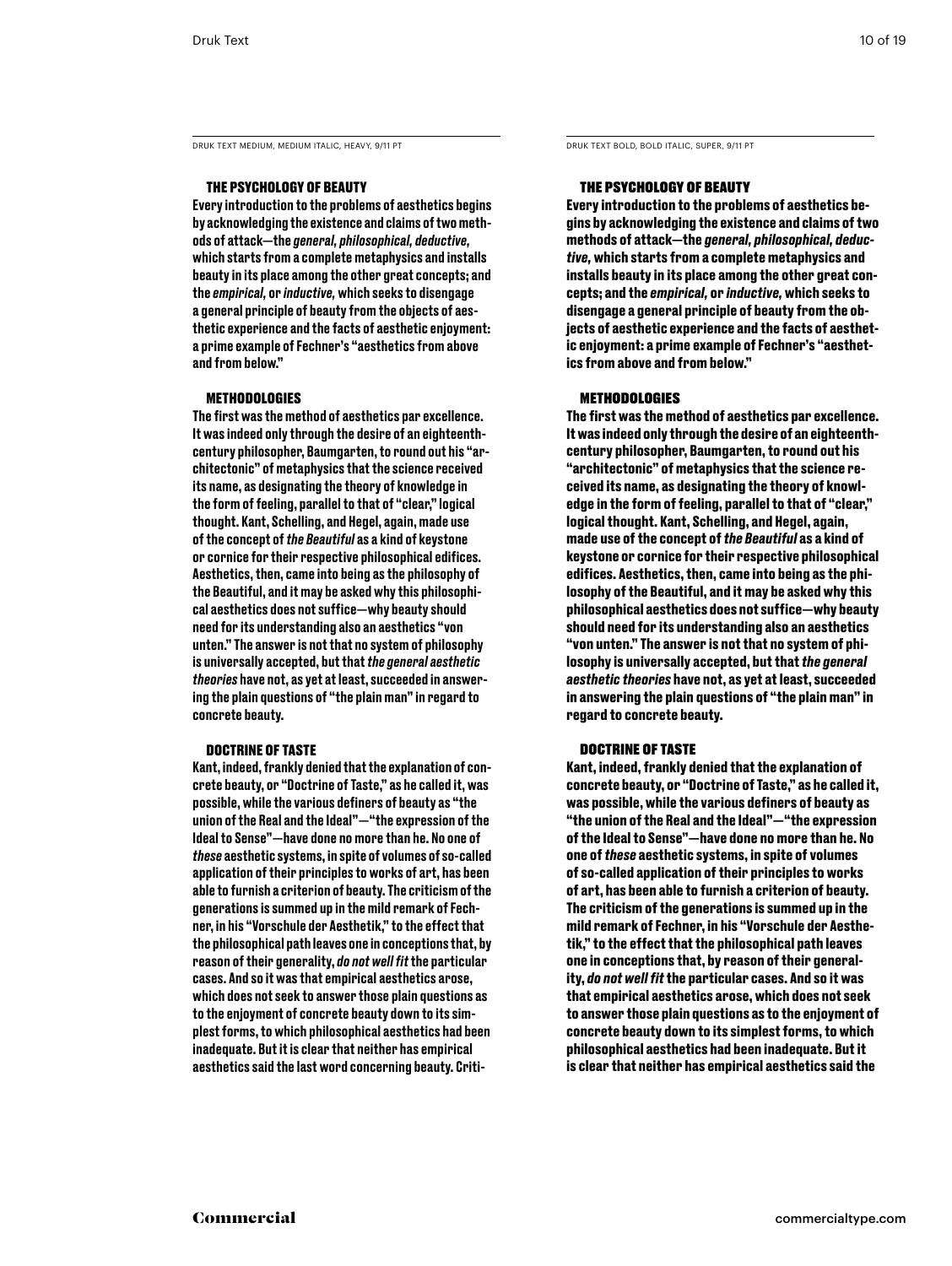DRUK TEXT MEDIUM, MEDIUM ITALIC, HEAVY, 8/10 PT DRUK TEXT BOLD, BOLD ITALIC, SUPER, 8/10 PT

### The Psychology of Beauty

Every introduction to the problems of aesthetics begins by acknowledging the existence and claims of two methods of attack—the *general, philosophical, deductive,* which starts from a complete metaphysics and installs beauty in its place among the other great concepts; and the *empirical,* or *inductive,* which seeks to disengage a general principle of beauty from the objects of aesthetic experience and the facts of aesthetic enjoyment: a prime example of Fechner's "aesthetics from above and from below."

### Methodologies

The first was the method of aesthetics par excellence. It was indeed only through the desire of an eighteenthcentury philosopher, Baumgarten, to round out his "architectonic" of metaphysics that the science received its name, as designating the theory of knowledge in the form of feeling, parallel to that of "clear," logical thought. Kant, Schelling, and Hegel, again, made use of the concept of *the Beautiful* as a kind of keystone or cornice for their respective philosophical edifices. Aesthetics, then, came into being as the philosophy of the Beautiful, and it may be asked why this philosophical aesthetics does not suffice—why beauty should need for its understanding also an aesthetics "von unten." The answer is not that no system of philosophy is universally accepted, but that *the general aesthetic theories* have not, as yet at least, succeeded in answering the plain questions of "the plain man" in regard to concrete beauty.

### Doctrine of Taste

Kant, indeed, frankly denied that the explanation of concrete beauty, or "Doctrine of Taste," as he called it, was possible, while the various definers of beauty as "the union of the Real and the Ideal"—"the expression of the Ideal to Sense"—have done no more than he. No one of *these* aesthetic systems, in spite of volumes of so-called application of their principles to works of art, has been able to furnish a criterion of beauty. The criticism of the generations is summed up in the mild remark of Fechner, in his "Vorschule der Aesthetik," to the effect that the philosophical path leaves one in conceptions that, by reason of their generality, *do not well fit* the particular cases. And so it was that empirical aesthetics arose, which does not seek to answer those plain questions as to the enjoyment of concrete beauty down to its simplest forms, to which philosophical aesthetics had been inadequate. But it is clear that neither has empirical aesthetics said the last word concerning beauty. Criticism is still in a chaotic state that would be impossible if aesthetic theory were firmly grounded. This situation appears to me to be due to the inherent inadequacy and inconclusiveness of empirical aesthetics when it stands alone; the grounds of this inadequacy I shall seek to establish in the following. Granting that the aim of every aesthetics is to determine the Nature of Beauty, and to explain our feel-

### The Psychology of Beauty

**Every introduction to the problems of aesthetics begins by acknowledging the existence and claims of two methods of attack—the** *general, philosophical, deductive,* **which starts from a complete metaphysics and installs beauty in its place among the other great concepts; and the** *empirical,* **or** *inductive,* **which seeks to disengage a general principle of beauty from the objects of aesthetic experience and the facts of aesthetic enjoyment: a prime example of Fechner's "aesthetics from above and from below."** 

### Methodologies

**The first was the method of aesthetics par excellence. It was indeed only through the desire of an eighteenth-century philosopher, Baumgarten, to round out his "architectonic" of metaphysics that the science received its name, as designating the theory of knowledge in the form of feeling, parallel to that of "clear," logical thought. Kant, Schelling, and Hegel, again, made use of the concept of** *the Beautiful* **as a kind of keystone or cornice for their respective philosophical edifices. Aesthetics, then, came into being as the philosophy of the Beautiful, and it may be asked why this philosophical aesthetics does not suffice why beauty should need for its understanding also an aesthetics "von unten." The answer is not that no system of philosophy is universally accepted, but that** *the general aesthetic theories* **have not, as yet at least, succeeded in answering the plain questions of "the plain man" in regard to concrete beauty.** 

### Doctrine of Taste

**Kant, indeed, frankly denied that the explanation of concrete beauty, or "Doctrine of Taste," as he called it, was possible, while the various definers of beauty as "the union of the Real and the Ideal"—"the expression of the Ideal to Sense"—have done no more than he. No one of** *these* **aesthetic systems, in spite of volumes of so-called application of their principles to works of art, has been able to furnish a criterion of beauty. The criticism of the generations is summed up in the mild remark of Fechner, in his "Vorschule der Aesthetik," to the effect that the philosophical path leaves one in conceptions that, by reason of their generality,**  *do not well fit* **the particular cases. And so it was that empirical aesthetics arose, which does not seek to answer those plain questions as to the enjoyment of concrete beauty down to its simplest forms, to which philosophical aesthetics had been inadequate. But it is clear that neither has empirical aesthetics said the last word concerning beauty. Criticism is still in a chaotic state that would be impossible if aesthetic theory were firmly grounded. This situation appears to me to be due to the inherent inadequacy and inconclusiveness of empirical aesthetics when it stands alone; the grounds of this inadequacy I shall seek to establish in the following. Granting that the aim of every aesthetics is to determine the Nature of Beauty, and to explain**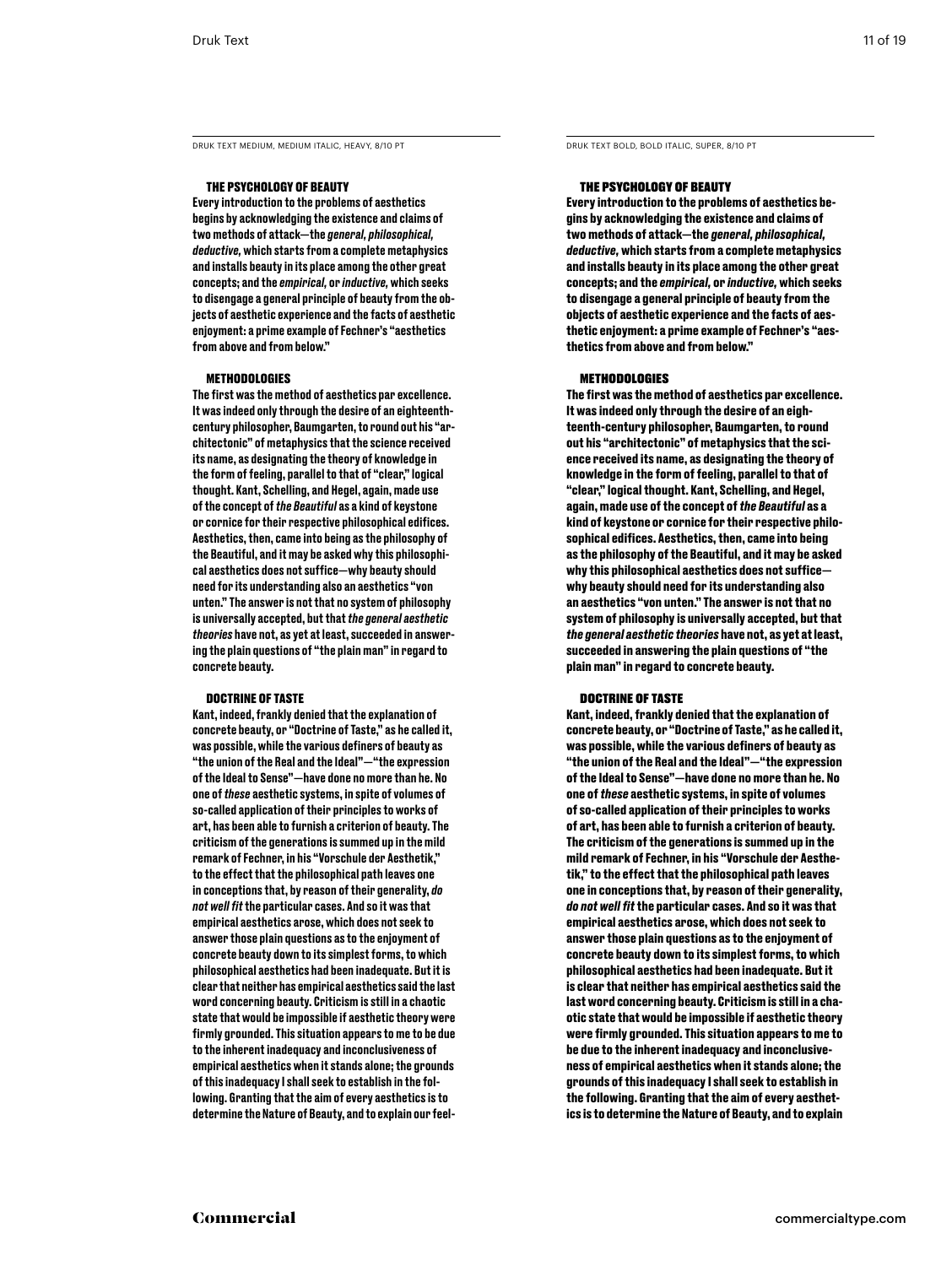# Druk Text medium, heavy, 7/9 PT [tabular figures]

name JAN apr jul ABBO 123,864 104,403 122,231 ahca 158,778 160,081 170,624 245,856 287,968 266,550 ANCA 491,384 458,620 446,182 ATGB 218,342 210,968 199,267 ATHA 164,168 116,164 180,652 ARRO 341,215 420,021 399,981 BANF 126,845 154,861 140,616 BARO 120,103 220,044 190,820 BARR 315,614 351,414 340,156 Bhhi 436,493 352,241 389,325 BKIN 355,541 147,581 210,610 BONA 461,656 357,465 295,610 BOWD 155,564 187,912 160,653 BRET 227,298 251,236 266,561 BROO 312,564 284,521 277,155 Brth 202,799 179,209 304,195 CALG 355,541 147,581 210,610 CAMP 219,102 240,031 156,616 CANM 122,692 162,241 141,155 CARD 158,778 160,081 170,624 Csnh 280,892 266,254 254,251 DATC 112,756 127,375 115,689 DECA 416,452 397,752 400,282 dfoz 634,432 592,244 615,347 dmoz 310,012 250,219 265,857 DOVR 236,861 249,765 287,201 DRAT 736,875 700,658 710,456 EACR 148,572 201,368 175,265 ecav 587,391 561,487 572,138 eire 218,342 210,968 199,267 ekef 491,384 458,620 446,182 falq 102,924 113,078 108,912 fbBE 634,432 592,244 615,347 fdor 387,116 414,278 402,621 Forw 227,298 251,236 266,561 gcmj 436,493 352,241 389,325 ggMD 123,864 104,403 122,231 GHTR 158,778 160,081 170,624 HCIE 491,384 458,620 446,182 IRRU 245,856 287,968 266,550 JCCA 164,168 116,164 180,652 JHHK 341,215 420,021 399,981 JSGB 236,861 249,765 287,201 KBDE 126,845 154,861 140,616 KSRU 587,391 561,487 572,138 736,875 700,658 710,456 MRMX 120,103 220,044 190,820 MRPA 315,614 351,414 340,156 MSPA 436,493 352,241 389,325 PBGB 355,541 147,581 210,610 PCIL 219,102 240,031 156,616 PHGR 461,656 357,465 295,610 PMIR 634,432 592,244 615,347 PZCA 416,452 397,752 400,282 RCGB 280,892 266,254 254,251 RHBB 112,756 127,375 115,689 RMCA 155,564 187,912 160,653 SCCH 227,298 251,236 266,561 SCPT 312,564 284,521 277,155 SGCA 122,692 162,241 141,155 TBCA 148,572 201,368 175,265 TLLA 202,799 179,209 304,195 TLOZ 310,012 250,219 265,857 YCTW 355,541 147,581 210,610

The sense of constructing situations is to fulfill human primitive desires and pursue a superior passional quality. From *Internationale Situationiste #1*: "This alone can lead to the further clarification of these simple basic desires, and to the confused emergence of new desires whose material roots will be precisely the new reality engendered by situationist constructions. We must thus envisage a sort of situationist-oriented psychoanalysis in which, in contrast to the goals pursued by the various currents stemming from Freudianism, each of the participants in this adventure would discover desires for *specific ambiences* in order to fulfill them. each person must seek what he loves, what attracts him. Through this method one can tabulate elements out of which situations can be constructed, along with projects to dynamize these elements." The primary obstacle to situations, therefore, is the *culture of the advanced capitalist society.* The first issue of the journal Internationale Situationiste defined a situationist as "having to do with the theory or practical activity of constructing situations. One who engages in the construction of situations." The same *defined* situationism as "a meaningless term improperly derived from the above. There is no such thing as situationism, which would mean an of interpretation of existing facts. The notion of situationism is obviously devised by antisituationists." They fought against the *main obstacle* on the fulfillment of such superior passional living, identified by them in advanced capitalism. Their theoretical work peaked on the highly influential book The Society of the Spectacle by Guy Debord. He argued that the *history* of social life can be understood as "the decline of being into having, and having into merely appearing." This condition, according to Debord, is *the* "historical moment at which the commodity completes its colonization of social life." The spectacle is the inverted image of society in which relations between commodities have *supplanted relations between people*, in which "passive identification with the spectacle supplants genuine activity". "The spectacle is not a *collection* of images," Debord writes, "rather, it is a *social relationship between people that is mediated by* images." In his analysis of the spectacular society, Debord notes that quality of life is impoverished, with such lack of authenticity, human perceptions are

**The sense of constructing situations is to fulfill human primitive desires and pursue a superior passional quality. From** *Internationale Situationiste #1***: "This alone can lead to the further clarification of these simple basic desires, and to the confused emergence of new desires whose material roots will be precisely the new reality engendered by situationist constructions. We must thus envisage a sort of situationist-oriented psychoanalysis in which, in contrast to the goals pursued by the various currents stemming from Freudianism, each of the participants in this adventure would discover desires for** *specific ambiences* **in order to fulfill them. each person must seek what he loves, what attracts him. Through this method one can tabulate elements out of which situations can be constructed, along with projects to dynamize these elements." The primary obstacle to situations, therefore, is the** *culture of the advanced capitalist society.* **The first issue of the journal Internationale Situationiste defined a situationist as "having to do with the theory or practical activity of constructing situations. One who engages in the construction of situations." The same** *defined*  **situationism as "a meaningless term improperly derived from the above. There is no such thing as situationism, which would mean an of interpretation of existing facts. The notion of situationism is obviously devised by antisituationists." They fought against the** *main obstacle* **on the fulfillment of such superior passional living, identified by them in advanced capitalism. Their theoretical work peaked on the highly influential book The Society of the Spectacle by Guy Debord. He argued that the** *history* **of social life can be understood as "the decline of being into having, and having into merely appearing." This condition, according to Debord, is**  *the* **"historical moment at which the commodity completes its colonization of social life." The spectacle is the inverted image of society in which relations between commodities have** *supplanted relations between people***, in which "passive identification with the spectacle supplants genuine activity". "The spectacle is not a** *collection* **of images," Debord writes, "rather, it is a** *social relationship between people* 

### Druk Text medium, 7/9 PT Druk Text bold, 7/9 PT Druk Text heavy, 7/9 PT

The sense of constructing situations is to fulfill human primitive desires and pursue a superior passional quality. From *Internationale Situationiste #1*: "This alone can lead to the further clarification of these simple basic desires, and to the confused emergence of new desires whose material roots will be precisely the new reality engendered by situationist constructions. We must thus envisage a sort of situationist-oriented psychoanalysis in which, in contrast to the goals pursued by the various currents stemming from Freudianism, each of the participants in this adventure would discover desires for *specific ambiences* in order to fulfill them. each person must seek what he loves, what attracts him. Through this method one can tabulate elements out of which situations can be constructed, along with projects to dynamize these elements." The primary obstacle to situations, therefore, is the *culture of the advanced capitalist society.* The first issue of the journal Internationale Situationiste defined a situationist as "having to do with the theory or practical activity of constructing situations. One who engages in the construction of situations." The same *defined*  situationism as "a meaningless term improperly derived from the above. There is no such thing as situationism, which would mean an of interpretation of existing facts. The notion of situationism is obviously devised by antisituationists." They fought against the *main obstacle* on the fulfillment of such superior passional living, identified by them in advanced capitalism. Their theoretical work peaked on the highly influential book The Society of the Spectacle by Guy Debord. He argued that the *history* of social life can be understood as "the decline of being into having, and having into merely appearing." This condition, according to Debord, is *the* "historical moment at which the commodity completes its colonization of social life." The spectacle is the inverted image of society in which relations between commodities have *supplanted relations between people*, in which "passive identification with the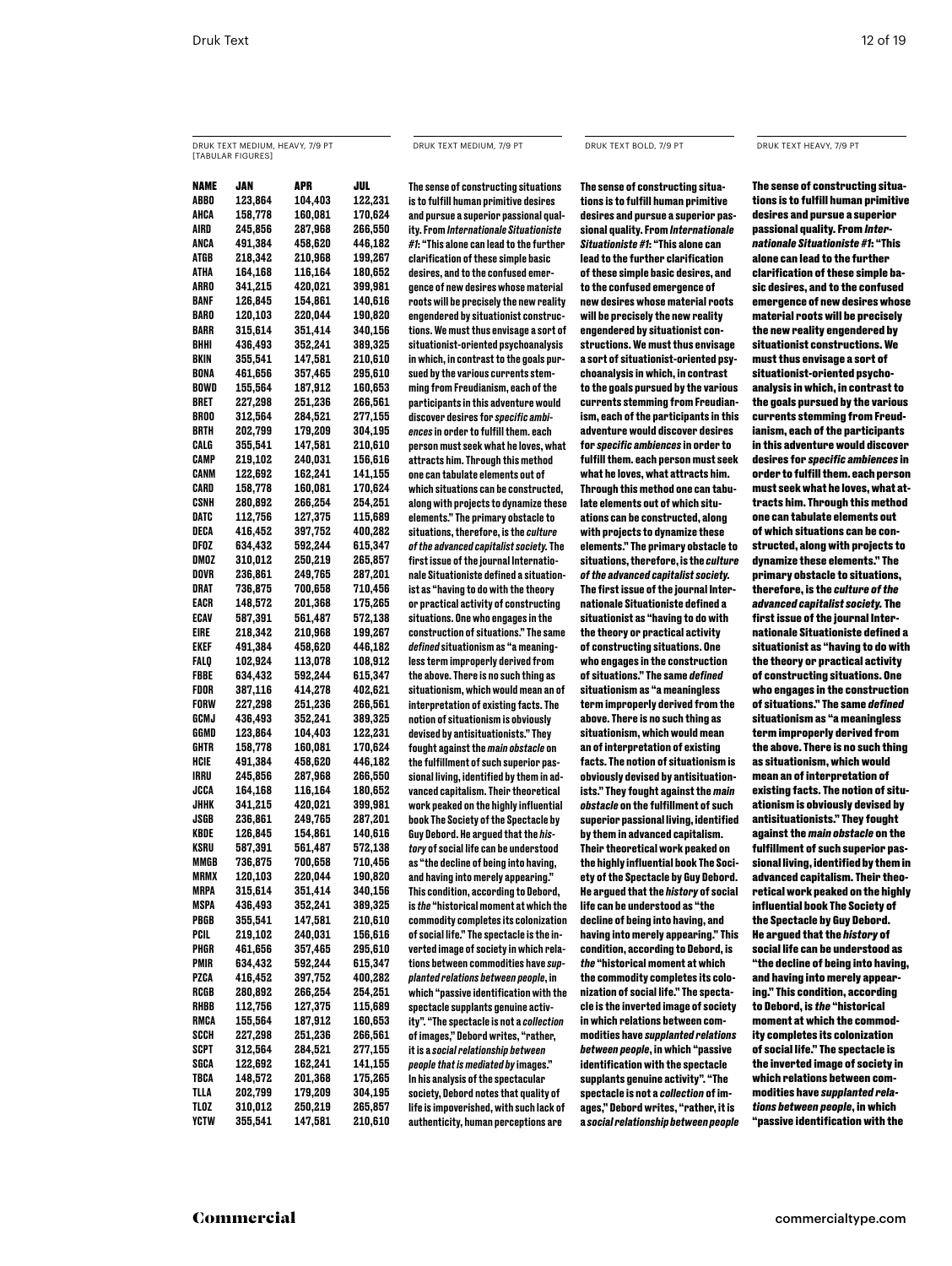Druk Text Medium, italic, 10/11 PT

The Spanish War, which began in 1739, and the French war which soon followed it occasioned further increase of the debt, which, on the 31st of December 1748, after the war had been concluded by the Treaty of Aix-la-Chapelle, amounted to £78,293,313. The most profound peace of seventeen years continuance had taken no more than £8,328,354. from it. A war of less than nine years' continuance added £31,338,689 to it. (Refer to James Postlethwaite's *The History of the Public Revenue.*) During the administration of Mr. Pelham, the interest of the public debt was reduced, or at least measures were taken for reducing it, from four to three per cent; the sinking fund was increased, and some part of the public debt was paid off. In 1755, before the breaking out of the late war, the funded debt of Great Britain amounted to £72,289,673. On the 5th of January 1763, at the conclusion of the peace, the funded debt amounted to £122,603,336. The unfunded debt has been stated at £13,927,589.

### Druk Text Medium, medium italic, 10/12 PT

The Spanish War, which began in 1739, and the French war which soon followed it occasioned further increase of the debt, which, on the 31st of December 1748, after the war had been concluded by the Treaty of Aix-la-Chapelle, amounted to £78,293,313. The most profound peace of seventeen years continuance had taken no more than £8,328,354. from it. A war of less than nine years' continuance added £31,338,689 to it. (Refer to James Postlethwaite's *The History of the Public Revenue.*) During the administration of Mr. Pelham, the interest of the public debt was reduced, or at least measures were taken for reducing it, from four to three per cent; the sinking fund was increased, and some part of the public debt was paid off. In 1755, before the breaking out of the late war, the funded debt of Great Britain amounted to £72,289,673. On the 5th of January 1763, at the conclusion of the peace, the funded debt amounted to £122,603,336. The unfunded debt has been stated at £13,927,589.

Druk Text Medium, italic, 10/13 PT

The Spanish War, which began in 1739, and the French war which soon followed it occasioned further increase of the debt, which, on the 31st of December 1748, after the war had been concluded by the Treaty of Aix-la-Chapelle, amounted to £78,293,313. The most profound peace of seventeen years continuance had taken no more than £8,328,354. from it. A war of less than nine years' continuance added £31,338,689 to it. (Refer to James Postlethwaite's *The History of the Public Revenue.*) During the administration of Mr. Pelham, the interest of the public debt was reduced, or at least measures were taken for reducing it, from four to three per cent; the sinking fund was increased, and some part of the public debt was paid off. In 1755, before the breaking out of the late war, the funded debt of Great Britain amounted to £72,289,673. On the 5th of January 1763, at the conclusion of the peace, the funded debt amounted to £122,603,336. The unfunded debt has been stated at £13,927,589.

Druk Text Medium, italic, 10/14 PT

The Spanish War, which began in 1739, and the French war which soon followed it occasioned further increase of the debt, which, on the 31st of December 1748, after the war had been concluded by the Treaty of Aix-la-Chapelle, amounted to £78,293,313. The most profound peace of seventeen years continuance had taken no more than £8,328,354. from it. A war of less than nine years' continuance added £31,338,689 to it. (Refer to James Postlethwaite's *The History of the Public Revenue.*) During the administration of Mr. Pelham, the interest of the public debt was reduced, or at least measures were taken for reducing it, from four to three per cent; the sinking fund was increased, and some part of the public debt was paid off. In 1755, before the breaking out of the late war, the funded debt of Great Britain amounted to £72,289,673. On the 5th of January 1763, at the conclusion of the peace, the funded debt amounted to £122,603,336. The unfunded debt has been stated at £13,927,589.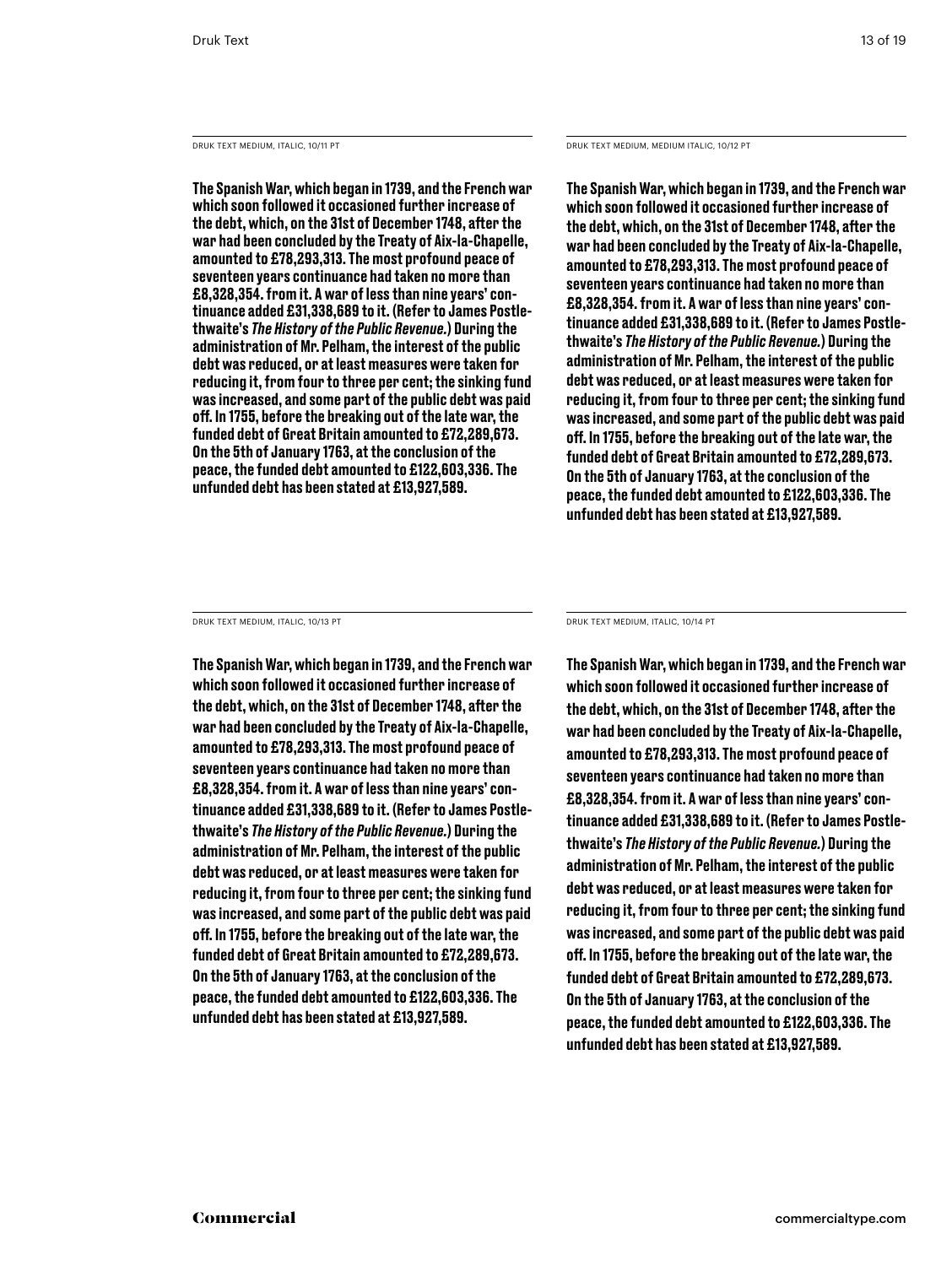ČESKÝ (CZECH) Druk Text Medium, medium italic, 9/11 PT

Ačkoli klimšova nenapsala knih mnoho, přece zná ji ta naše četbychtivá mládež tuze dobře. Zná ji zejména z knih: Z jara do léta, Kniha báchorek, Paleček a Malenka, Z ráje, Rodinná skřínka a j., a pak z různých časopisů pro mládež, do nichž velice pilně přispívá. Její práce vesměs děti naše rády čítají, poněvadž skutečně vynikají vším, čeho se na dobré četbě žádá. Však Klimšova také pracuje s láskou, pracuje opravdově vážně a nevydá nic na světlo, co by důkladně nepodrobila soudu svému i soudu jiných. A to právě dodává jejím prácem té pravé ceny. Nuže seznammež se se životem této tiché a skromné pracovnice, seznammež se i s jejími pěknými spisy. Klimšova narodila se 7. dne měsíce prosince roku 1851. v Poličce. Otec její byl dosti zámožným a váženým měšťanem, měltě v Poličce dům a byl dlouhá léta členem obecního zastupitelstva, ba i městským radním. *Při domě měli Klimšovi zahrádku.* Něžná matka Bohumilčina milovala totiž velice

ESPAÑOL (SPANISH) Druk Text Medium, medium italic, 9/11 PT

En esta conferencia no pretendo, como en anteriores, definir, sino subrayar; no quiero dibujar, sino sugerir. Animar, en su exacto sentido. Herir pájaros soñolientos. Donde haya un rincón oscuro, poner un reflejo de nube alargada y regalar unos cuantos espejos de bolsillo a las señoras que asisten. He querido bajar a la ribera de los juncos. Por debajo de las tejas amarillas. A la salida de las aldeas, donde el tigre se come a los niños. Estoy en este momento lejos del poeta que mira el reloj, lejos del poeta que lucha con la estatua, que lucha con el sueño, que lucha con la anatomía; he huido de todos mis amigos y me voy con aquel muchacho que se come la fruta verde y mira cómo las hormigas devoran al pájaro aplastado por el automóvil. *Por las calles más puras del pueblo me encontraréis;* por el aire viajero y la luz tendida de las melodías que Rodrigo Caro llamó "reverendas madres de todos los cantares". Por todos los sitios

# DANSK (DANISH) Druk Text Medium, medium italic, 9/11 PT

Der var en lille havfisk af god familie, navnet husker jeg ikke, det må de lærde sige dig. Den lille fisk havde attenhundrede søskende, alle lige gamle; de kendte ikke deres fader eller moder, de måtte straks skøtte sig selv og svømme om, men det var en stor fornøjelse; vand havde de nok at drikke, hele verdenshavet, føden tænkte de ikke på, den kom nok; hver ville følge sin lyst, hver ville få sin egen historie, ja det tænkte heller ingen af dem på. Solen skinnede ned i vandet, det lyste om dem, det var så klart, det var en verden med de forunderligste skabninger, og nogle så gruelig store, med voldsomme gab, de kunne sluge de attenhundrede søskende, men det tænkte de heller ikke på, for ingen af dem var endnu blevet slugt. *De små svømmede sammen, tæt op til hverandre,* som sildene og makrellerne svømmer; men som de allerbedst svømmede i vandet og tænkte på ingenting, sank, med forfærdelig

### FRANÇAIS (FRENCH) Druk Text Medium, medium italic, 9/11 PT

Dada a son origine dans le dictionnaire. C'est terriblement simple. En français cela signifie «cheval de bois». En allemand «va te faire, au revoir, à la prochaine». En roumain «oui en effet, vous avez raison, c'est ça, d'accord, vraiment, on s'en occupe», etc. C'est un mot international. Seulement un mot et ce mot comme mouvement. Très facile à comprendre. Lorsqu'on en fait une tendance artistique, cela revient à vouloir supprimer les complications. *Psychologie Dada.* Allemagne Dada y compris indigestions et crampes brouillardeuses, littérature Dada, bourgeoisie Dada et vous, très vénérés poètes, vous qui avez toujours fait de la poésie avec des mots, mais qui n'en faites jamais du mot lui-même, vous qui tournez autour d'un simple point en poétisant. Guerre mondiale Dada et pas de fin, révolution Dada et pas de commencement. Dada, amis et soi-disant poètes, très estimés fabricateurs et évangélistes Dada Tzara, Dada

# DEUTSCH (GERMAN) Druk Text Medium, medium italic, 9/11 PT

Sehen wir das Gesamtbild unseres heutigen Lebens nur mit unseren Augen an, so können wir die Folgerung ziehen, daß dieses Gebilde einen chaotischen Charakter trägt, und es kann uns nicht wundern, daß diejenigen, welche sich in diesem scheinbaren Chaos unwohl fühlen, der Welt entfliehen oder sich in geistigen Abstraktionen verlieren wollen. Doch jedenfalls muß es uns klar sein, daß diese Flucht vor der Wirklichkeit ein ebenso großer Irrtum ist wie jene Anlehnung an den reinsten Materialismus. Weder die Flucht in das Mittelalter, noch der von verschiedenen Kunsthistorikern empfohlene Wiederaufbau des Olympos kann und die Lösung bringen. Unsere Zeit hat eine andere Mission zu erfüllen als die des Mittelalters und des Hellenismus. *Um die Aufgabe unserer Zeit richtig zu verstehen, ist es notwendig,* daß wir nicht nur mit unseren Augen, sondern vielmehr mit unseren innerlichen Sinnesorganen die Lebensstruktur erfas-

### ITALIANO (ITALIAN) Druk Text Medium, medium italic, 9/11 PT

Dapprima, ripetendendo l'errore commesso in gioventù, scrisse di animali che conosceva poco, e le sue favole risonarono di ruggiti e barriti. Poi si fece più umano, se così si può dire, scrivendo degli animali che credeva di conoscere. Così la mosca gli regalò una gran quantità di favole dimostrandosi un animale più utile di quanto si creda. In una di quelle favole ammirava la velocità del dittero, velocità sprecata perchè non gli serviva nè a raggiungere la preda nè a garantire la sua incolumità. Qui faceva la morale una testuggine. Un'altra favola esaltava la mosca che distruggeva le cose sozze da essa tanto amate. Una terza si meravigliava che la mosca, l'animale più ricco d'occhi, veda tanto imperfettamente. Infine una raccontava di un uomo che, dopo di aver schiacciato una mosca noiosa, le gridò: "Ti ho beneficata; ecco che non sei più una mosca". Con tale sistema *era facile di avere ogni giorno* la favola pronta col caffè del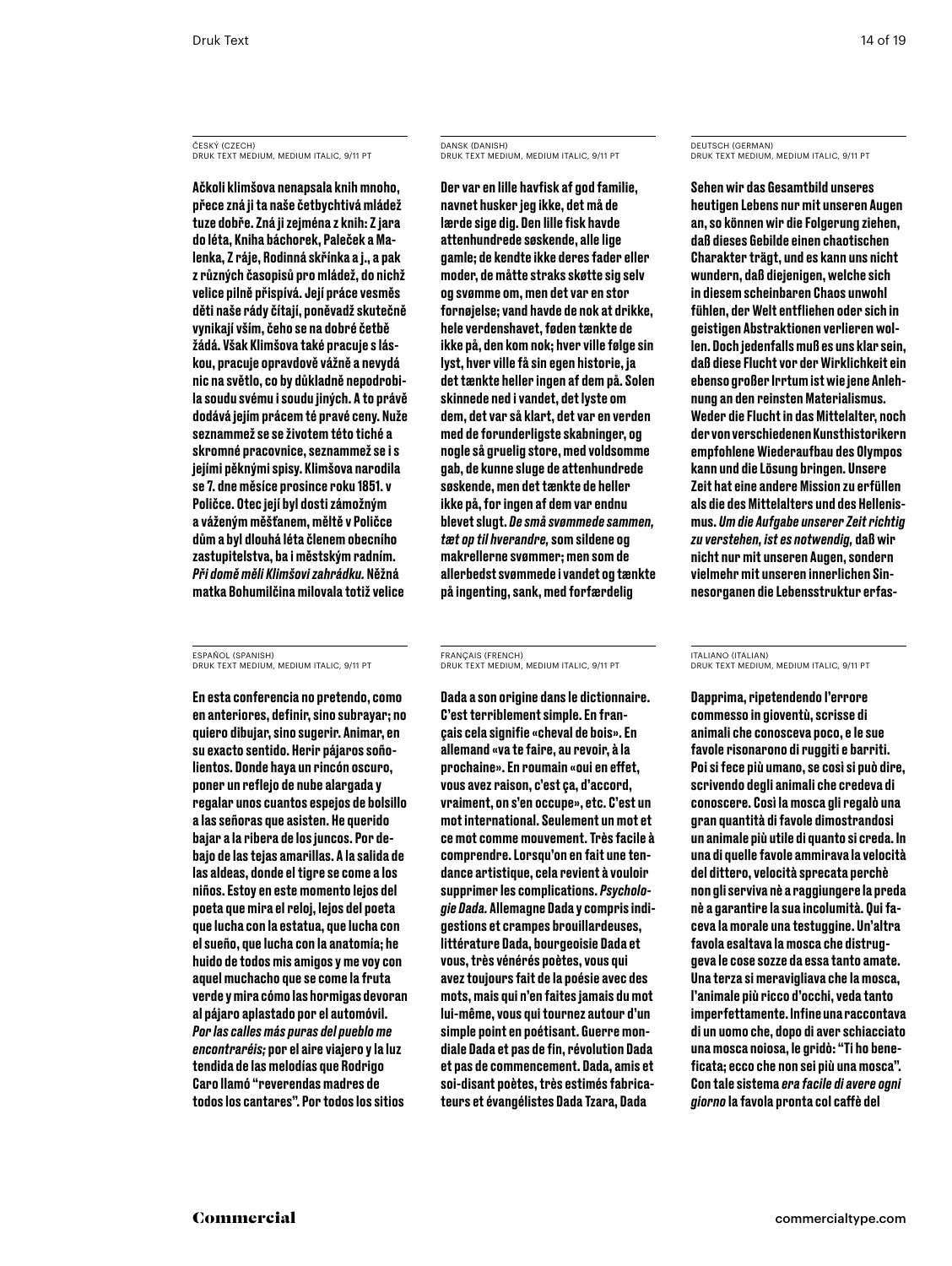MAGYAR (HUNGARIAN) Druk Text Medium, medium italic, 9/11 PT

Hajnali két órakor a segédtiszt belépett a tábornok szobájába és jelentette, hogy a járőrök elindultak a hodricsi úton. Az asztalra állított petróleumlámpa körül szétteregetett tereprajzok és jelentések hevertek, rajtuk keresztbe dobva egy ezüstgombos lovaglópálca. A tábornok a szoba közepén állt és hideg arccal hallgatta a segédtiszt szavait. Kurtára nyírt szakála rőtesen csillogott a lámpafényben. *Aranykeretes szemüvege mögül jeges nyugalommal csillámlottak elő kék szemei.* Csupa energia volt ez a hat láb magas, karcsú ember, aki egy hónap előtt vette át a feldunai hadtest parancsnokságát. De most mégis, mintha valami fáradtságot vagy inkább fásultságot árultak volna el mozdulatai. Némán bólintott s mikor a segédtiszt mögött becsukódott az ajtó, kimerülten dobta magát a kopott díványra. Két nap óta mindig talpon volt s egyik izgalom a másik után érte. A Szélakna irányában fekvő főcsapat felé haladó ellenség

SUOMI (FINNISH) Druk Text Medium, medium italic, 9/11 PT

He olivat ystäviä ystävyydessä, joka oli läheisempää kuin veljeys. Nello oli pieni Ardennelainen — Patras suuri Flamandilainen. He olivat saman ikäisiä vuosilla mitattuna, mutta kuitenkin toinen oli vielä nuori, toinen oli jo vanha. He olivat asuneet yhdessä koko ikänsä; molemmat he olivat orpoja ja kurjia sekä saivat leipänsä samasta kädestä. Se oli ollut heidän siteensä alku, heidän ensimmäinen sympatian säikeensä; se oli vahvistunut päivä päivältä ja kasvanut heidän mukanaan kiinteänä ja erottamattomana niin, että he alkoivat rakastaa toisiansa erittäin paljon. Heidän kotinsa oli pieni mökki pienen *Flamandilaisen kylän reunalla*, peninkulman päässä Antverpenistä. Kylä sijaitsi leveiden laidunkaistaleiden ja viljavainioiden välissä, ja sen läpi virtaavan suuren kanavan reunamilla kasvoi pitkät rivit tuulessa taipuvia poppeleita ja tervaleppiä. Siinä oli parikymmentä maatilaa ja taloa, joiden ikkunaluukut

# POLSKI (POLISH) Druk Text Medium, medium italic, 9/11 PT

Od wczoraj jakiś niepokój panuje w uliczce. Stary Mendel dziwi się i częściej niż zwykle nakłada krótką łajkę patrząc w okno. Tych ludzi nie widział on tu jeszcze. Gdzie idą? Po co przystają z robotnikami, śpieszącymi do kopania fundamentów pod nowy dom niciarza Greulicha? Skąd się tu wzięły te obszarpane wyrostki? Dlaczego patrzą tak po sieniach? Skąd mają pieniądze, że idą w pięciu do szynku? Stary Mendel kręci głową, smokcząc mały, silnie wygięty wiśniowy cybuszek. *On zna tak dobrze tę uliczkę cichą. Jej fizjonomię, jej ruch.* jej głosy, jej tętno. Wie, kiedy zza którego węgła wyjrzy w dzień pogodny słońce; ile dzieci przebiegnie rankiem, drepcąc do ochronki, do szkoły; ile zwiędłych dziewcząt w ciemnych chustkach, z małymi blaszeczkami w ręku przejdzie po trzy, po cztery, do fabryki cygar na robotę; ile kobiet przystanie z koszami na starym, wytartym chodniku, pokazując sobie

### SVENSKA (SWEDISH) Druk Text Medium, medium italic, 9/11 PT

Klockan var mellan åtta och nio den vackra majmorgonen, då Arvid Falk efter scenen hos brodern vandrade gatorna framåt, missnöjd med sig själv, missnöjd med brodern och missnöjd med det hela. Han önskade att det vore mulet och att han hade dåligt sällskap. Att han var en skurk, det trodde han icke fullt på, men han var icke nöjd med sig själv, han var så van att ställa höga fordringar på sig, och han var inlärd att i brodern se ett slags styvfar, för vilken han hyste stor aktning, nästan vördnad. Men även andra tankar döko upp och gjorde honom bekymrad. Han var utan pengar och utan sysselsättning. Detta senare var kanske det värsta ty sysslolösheten var honom en svår fiende, begåvad med en aldrig vilande fantasi som han var. *Under ganska obehagliga funderingar hade han kommit ner på Lilla Trädgårdsgatan;* han följde vänstra trottoaren utanför Dramatiska Teatern och befann sig snart inne på Norrlands-

# PORTUGUÊS (PORTUGUESE) Druk Text Medium, medium italic, 9/11 PT

D. Benedita levantou-se, no dia seguinte, com a idéia de escrever uma carta ao marido, uma longa carta em que lhe narrasse a festa da véspera, nomeasse os convivas e os pratos, descrevesse a recepção noturna, e, principalmente, desse notícia das novas relações com D. Maria dos Anjos. A mala fechava-se às duas horas da tarde, D. Benedita acordara às nove, e, não morando longe (morava no *Campo da Aclamação*), um escravo levaria a carta ao correio muito a tempo. Demais, chovia; D. Benedita arredou a cortina da janela, deu com os vidros molhados; era uma chuvinha teimosa, o céu estava todo brochado de uma cor pardo-escura, malhada de grossas nuvens negras. Ao longe, viu flutuar e voar o pano que cobria o balaio que uma preta levava à cabeça: concluiu que ventava. Magnífico dia para não sair, e, portanto, escrever uma carta, duas cartas, todas as cartas de uma esposa ao marido ausente. Ninguém viria tentá-

### TÜRKÇE (TURKISH) Druk Text Medium, medium italic, 9/11 PT

Sadık genç, araladığı kapıyı çekince, yine birden kararan sanduka sükunu içinde, İskender Paşa, galeyansız ibadetine başlardı. Artık dünyaya dair hiçbir ümidi kalmamıştı. İstediği yalnız bir iman selametiydi. Vâkıa korkak bir adam değildi. Ama, muhakkak bir ölümü her gün, her saat, her dakika, hatta her saniye beklemek… Onun cesaretini kırmış, sinirlerini zayıflatmıştı. Evet, ya kafası kesilecek, ya boğulacaktı! Düşündükçe, ensesinde soğuk bir satırın sarih temasını duyar gibi oluyordu. Bu sarih temas silinirken karşısına kendi boğuk hayali gelirdi; gözleri patlamış, kavuğu bir tarafa yuvarlanmış, boynu yağlı bir kement ile sıkılmış, ayağından pabuçları çıkmış, ipek kuşağı çözülmüş, karanlık, köpüklü ağzından siyah dili sarkmış bir naaş… İskender Paşa'nın yerde sürünen ölüsü! *Titrer, gözlerini oğuşturur, yine salât-ü selamlarını çekmeye başlardı.* Yakın akıbetinin bu uzvî hatırası o kadar bariz, o kadar kuvvetliydi ki… Çocuklu-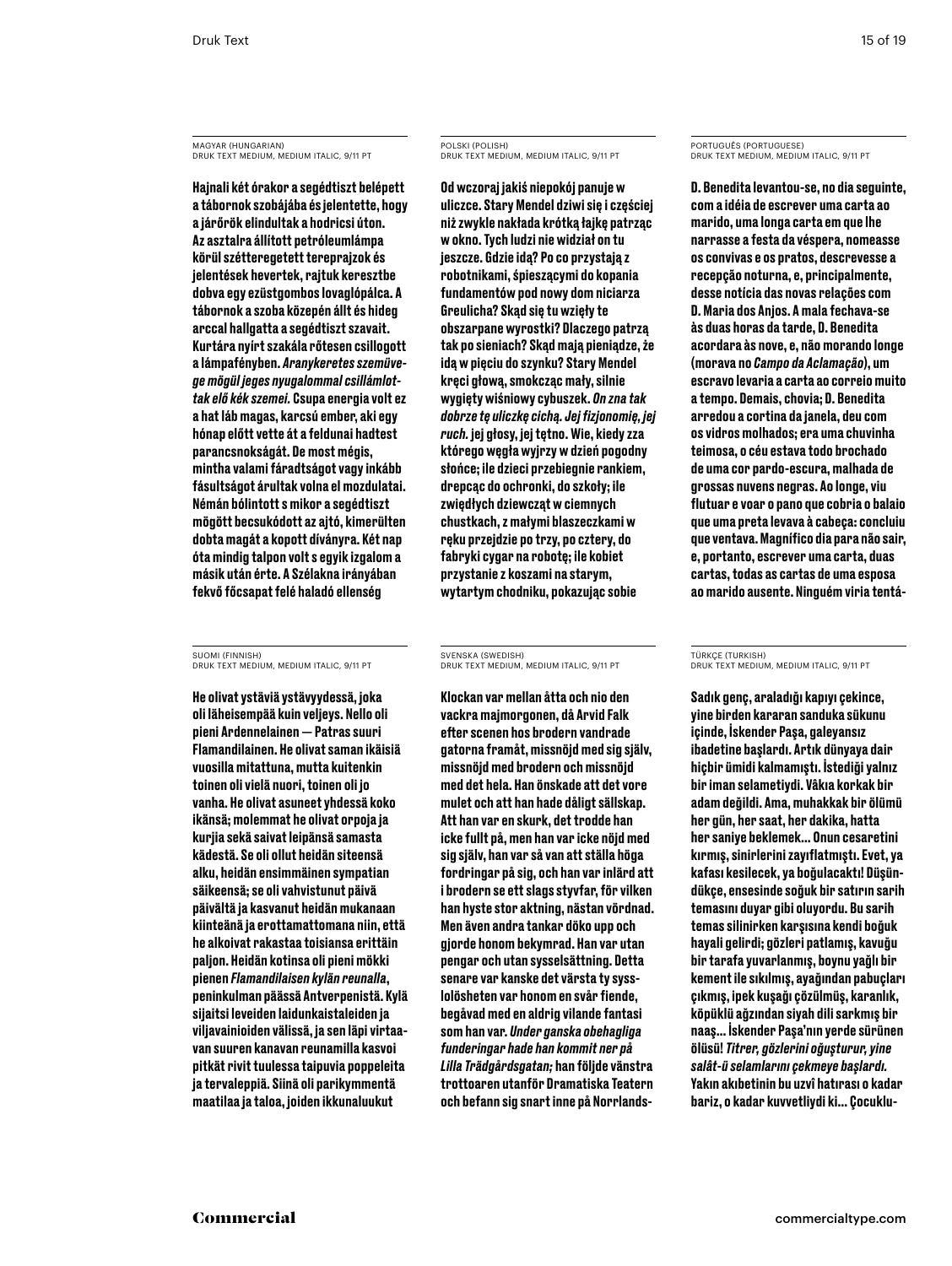| UPPERCASE                              | ABCDEFGHIJKLMNOPQRSTUVWXYZ                                                                                                    |  |  |  |  |
|----------------------------------------|-------------------------------------------------------------------------------------------------------------------------------|--|--|--|--|
| LOWERCASE                              | abcdefghijklmnopqrstuvwxyz                                                                                                    |  |  |  |  |
| STANDARD PUNCTUATION                   |                                                                                                                               |  |  |  |  |
| ALL CAP PUNCTUATION                    | $i\delta$ ----()[]{}/ \@«» $\Omega$                                                                                           |  |  |  |  |
| LIGATURES                              | ff fi fl ft fft $-$                                                                                                           |  |  |  |  |
| PROPORTIONAL LINING<br>default figures | \$£€¥1234567890¢f%‰ <sup>ao</sup> #°<+=-×÷>'"                                                                                 |  |  |  |  |
| TABULAR LINING                         | <b>\$£€¥1234567890%</b> ‰                                                                                                     |  |  |  |  |
| PREBUILT FRACTIONS                     | $\frac{1}{2}$ $\frac{1}{3}$ $\frac{2}{3}$ $\frac{1}{4}$ $\frac{3}{4}$ $\frac{1}{8}$ $\frac{3}{8}$ $\frac{5}{8}$ $\frac{7}{8}$ |  |  |  |  |
| NUMERATORS 8<br><b>DENOMINATORS</b>    | 1234567890/1234567890                                                                                                         |  |  |  |  |
| <b>SUPERSCRIPT &amp;</b><br>SUBSCRIPT  | H1234567890 H <sub>1234567890</sub>                                                                                           |  |  |  |  |
| STYLISTIC ALTERNATES                   | EFJ aar <sup>aa</sup> ÉĔĚÊËËĖÈĒĘĴIJ áăâäàāąååãáŭâäàāgååãŕřŗ                                                                   |  |  |  |  |
| <b>ACCENTED UPPERCASE</b>              | ÁÂÀÄĂĂĂĀĄÅÆÆÇĆČĈĊĎĐĐÉÊÈËĔĔĒĘĞĜĢĠĦĤIÍÎÌÏIĪ<br><b>ĮĨĬIĴĶŁĹĽĻĿÑŃŇŅŊÓÔÒÖŐŐŐØØŒŔŘŖSSŠŚŞŜŞÞŤŢŦ</b><br>ÚÛÙÜŬŰŪŲŮŨŴŴŴŴÝŶŸIJŽŹŻ        |  |  |  |  |
| ACCENTED LOWER CASE                    | áâàäåãăāąåææçćčĉċďđðéêèëěēeğĝģġħĥıíîìïiiįĩĭ<br>iĵjķłĺľlŀñńňṇ'nŋóôòöõőōøǿœŕřṛßšśşŝşþťṭŧúûùüŭ<br>űūųůũẃŵẁẅýŷỳÿijžźż             |  |  |  |  |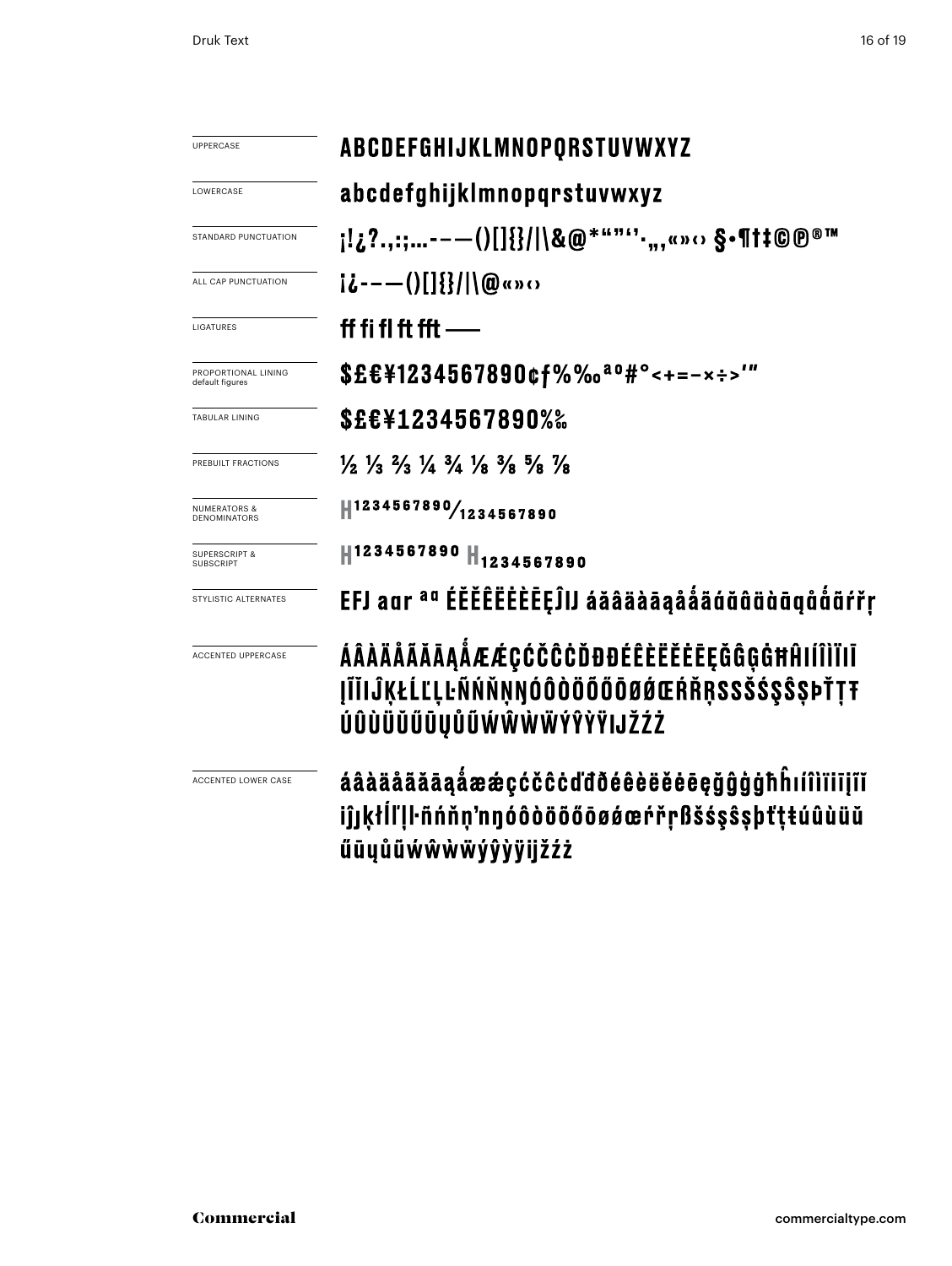| <b>UPPERCASE</b>                             | ABCDEFGHIJKLMNOPQRSTUVWXYZ                                                                                                    |  |  |  |  |
|----------------------------------------------|-------------------------------------------------------------------------------------------------------------------------------|--|--|--|--|
| LOWERCASE                                    | abcdefghijklmnopqrstuvwxyz                                                                                                    |  |  |  |  |
| STANDARD PUNCTUATION                         |                                                                                                                               |  |  |  |  |
| ALL CAP PUNCTUATION                          | $i\ddot{\iota}$ --- $($ )[]{}/  @«» $\alpha$                                                                                  |  |  |  |  |
| LIGATURES                                    | ff fi fl ft fft —                                                                                                             |  |  |  |  |
| PROPORTIONAL LINING<br>default figures       | \$£€¥1234567890¢f%‰ <sup>ao</sup> #°<+=-×÷>'"                                                                                 |  |  |  |  |
| <b>TABULAR LINING</b>                        | <i>S£€¥1234567890%‰</i>                                                                                                       |  |  |  |  |
| PREBUILT FRACTIONS                           | $\frac{1}{2}$ $\frac{1}{3}$ $\frac{2}{3}$ $\frac{1}{4}$ $\frac{3}{4}$ $\frac{1}{8}$ $\frac{3}{8}$ $\frac{5}{8}$ $\frac{7}{8}$ |  |  |  |  |
| <b>NUMERATORS &amp;</b><br>DENOMINATORS      | #1234567890/1234567890                                                                                                        |  |  |  |  |
| <b>SUPERSCRIPT &amp;</b><br><b>SUBSCRIPT</b> | H1234567890 H <sub>1234567890</sub>                                                                                           |  |  |  |  |
| STYLISTIC ALTERNATES                         | EFJ aur <sup>au</sup> ÉĔĔĔĔĔĔĒĒĘĴIJ áăâäàāąååãģŭûüùūgůåãŕřŗ                                                                   |  |  |  |  |
| <b>ACCENTED UPPERCASE</b>                    | ÁÂÀÄÄÄÄĀĄÅÆÆÇĆČĈĊĎĐĐÉÊÈËĔĔĒĘĞĜĢĠĦĤIÍÎÌĬIĪĮ<br>ĨĬIĴĶŁĹĽĻĿÑŃŇŅŊÓÔÒÖÕŐÕØŔŒŔŘŖSSŠŚŞŜŞÞŤŢŦÚ<br>ÛÙÜŬŰŪŲŮŨŴŴŴŴŶŶŶŸIJŽŹŻ              |  |  |  |  |
| ACCENTED LOWER CASE                          | áâàäåããāąåææçćčĉċďđðéêèëĕēēęǧĝģġħĥıíîìïiijïĭiĵ<br>jķłlľļŀñńňņ'nŋóôòöõőōøǿœŕřŗßšśşŝşþťţŧúûùüŭűū<br>yůũẃŵẁẅýŷỳÿijžźż            |  |  |  |  |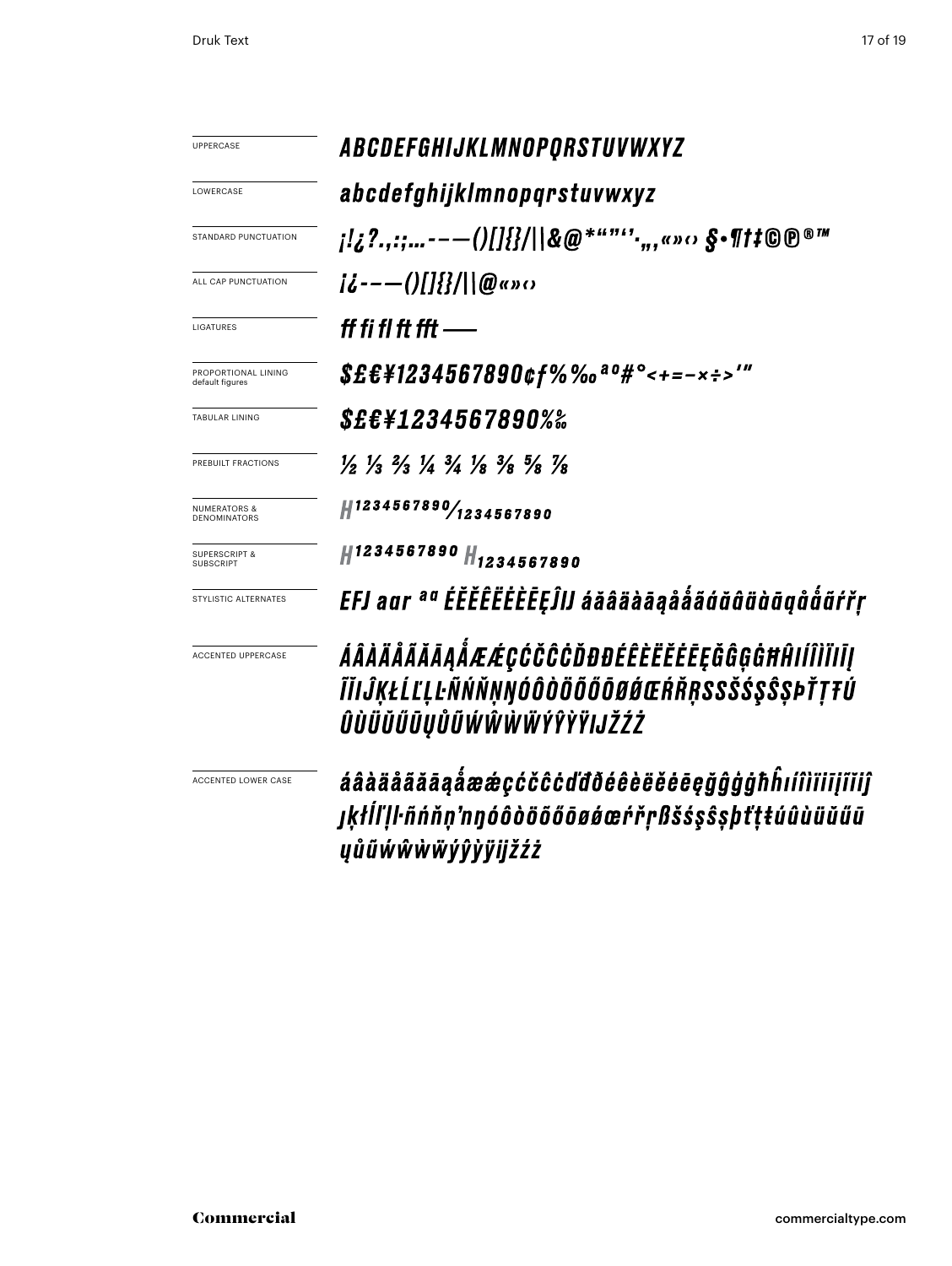| <b>OPENTYPE FEATURES</b><br><b>FAMILY WIDE</b>                          | <b>DEACTIVATED</b>                      |                                      | <b>ACTIVATED</b>                                   |                                  |  |
|-------------------------------------------------------------------------|-----------------------------------------|--------------------------------------|----------------------------------------------------|----------------------------------|--|
| ALL CAPS<br>opens up spacing, moves<br>punctuation up                   | Quiltings & [Coverings] @ \$100         |                                      | QUILTINGS & [COVERINGS] @ \$100                    |                                  |  |
| PROPORTIONAL LINING<br>default figures                                  | <b>Sale Price:</b><br>Originally:       | \$3,460 €1,895<br>¥7,031 £9,215      | <b>Sale Price:</b><br>Originally:                  | $$3,460$ €1,895<br>¥7,031 £9,215 |  |
| TABULAR LINING                                                          | <b>Sale Price:</b><br>Originally:       | \$3,460 €1,895<br>¥7,031 £9,215      | <b>Sale Price:</b><br>Originally:                  | \$3,460 €1,895<br>¥7,031 £9,215  |  |
| <b>FRACTIONS</b><br>ignores numeric date format                         |                                         | 21/03/10 and 21/18 460/920           | $21/03/10$ and $2\frac{1}{18}$ <sup>460</sup> /920 |                                  |  |
| SUPERSCRIPT/SUPERIOR                                                    | $x158 + y23 \times z18 - a4260$         |                                      | $X^{158} + Y^{23} \times Z^{18} - Z^{4260}$        |                                  |  |
| SUBSCRIPT/INFERIOR                                                      | $x158 \div y23 \times z18 - a4260$      |                                      | $X_{158}$ + $Y_{23}$ × $Z_{18}$ – $a_{4260}$       |                                  |  |
| DENOMINATOR<br>for making arbitrary fractions                           |                                         | 0123456789 0123456789                | 0123456789 0123456789                              |                                  |  |
| <b>NUMERATOR</b><br>for making arbitrary fractions                      |                                         | 0123456789 0123456789                | 0123456789 0123456789                              |                                  |  |
| <b>LANGUAGE FEATURE</b><br>Română (Romanian) s accent                   |                                         | <b>INSUSI constiința științifice</b> | INSUSI constiința științifice                      |                                  |  |
| <b>LANGUAGE FEATURE</b><br>Nederlands (Dutch) IJ glyph                  |                                         | <b>VRIJDAG IJsselmeer IJmuiden</b>   | <b>VRIJDAG IJsselmeer IJmuiden</b>                 |                                  |  |
| <b>OPENTYPE FEATURES</b><br><b>ROMAN &amp; ITALIC</b>                   | <b>DEACTIVATED</b>                      |                                      | <b>ACTIVATED</b>                                   |                                  |  |
| LIGATURE<br>em dash converted to extra-long<br>variant when typed twice | Their help——much appreciated            |                                      | Their help——much appreciated                       |                                  |  |
| STYLISTIC SET 01<br>alternate a r                                       | Dan's delayed arrival gave worry        |                                      | Dan's delayed arrival gave worry                   |                                  |  |
| STYLISTIC SET 02<br>alternate J                                         | <b>NINJAS ADJUST Jumping Jaguars</b>    |                                      | <b>NINJAS ADJUST Jumping Jaguars</b>               |                                  |  |
| STYLISTIC SET 03<br>alternate E F                                       | <b>EFFORTS Finally Evincing Essence</b> |                                      | <b>EFFORTS Finally Evincing Essence</b>            |                                  |  |
| STYLISTIC SET 04<br>alternate a (single story)                          | Has abstruse advertising jargon         |                                      | Has abstruse advertising jargon                    |                                  |  |
| STYLISTIC ALTERNATES<br>Illustrator/Photoshop                           | <b>Jaunty researchers ready trials</b>  |                                      | <b>Jaunty researchers ready trials</b>             |                                  |  |